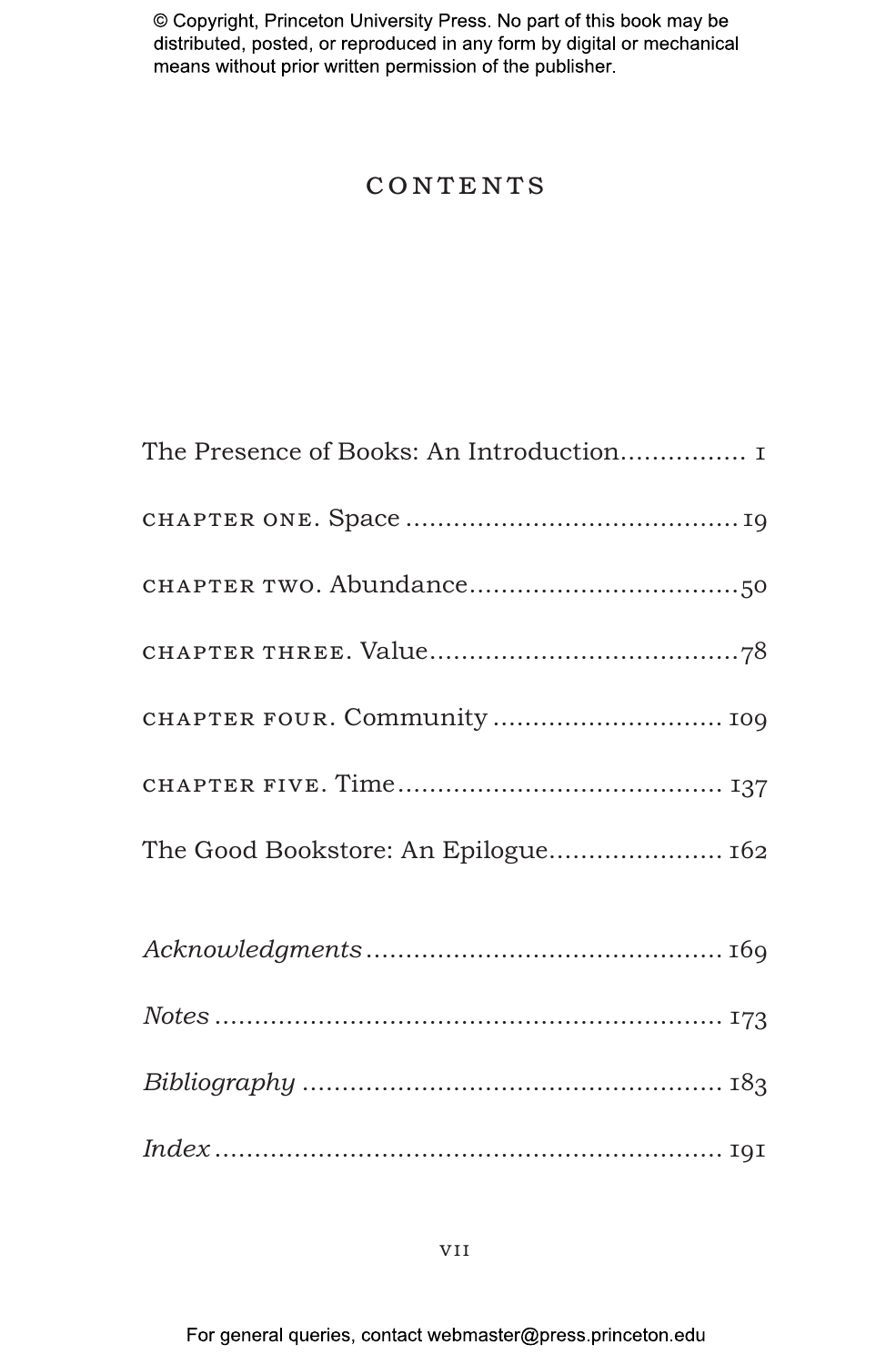# The Presence of Books

# An Introduction

Let Your enormous Library be justified. —jorge luis borges, "The Library of Babel"

#### The Rare Publican

The sociologist Edward Shils wrote, "It may well be that we live in an epoch in which the bookshop is an institution suspended between 'the dying old society' and the 'society struggling to be born.'"1 Would that we were living in an epoch in which the bookshop itself was so clearly the given, as it was in Shils's.

Throughout the centuries, we booksellers have looked back on a more genteel or refined era, when the business of selling quality books to serious general readers was viable. But our nostalgia, like much nostalgia, is likely fictive, or at least imprecise; good bookstores have never made good business sense. We know from Shils's 1963 essay "The Bookshop in America" that the difficulty of maintaining good bookstores isn't new, but in our time it has become ever more acute, as the society struggling to be born might well leave the bookstores behind altogether if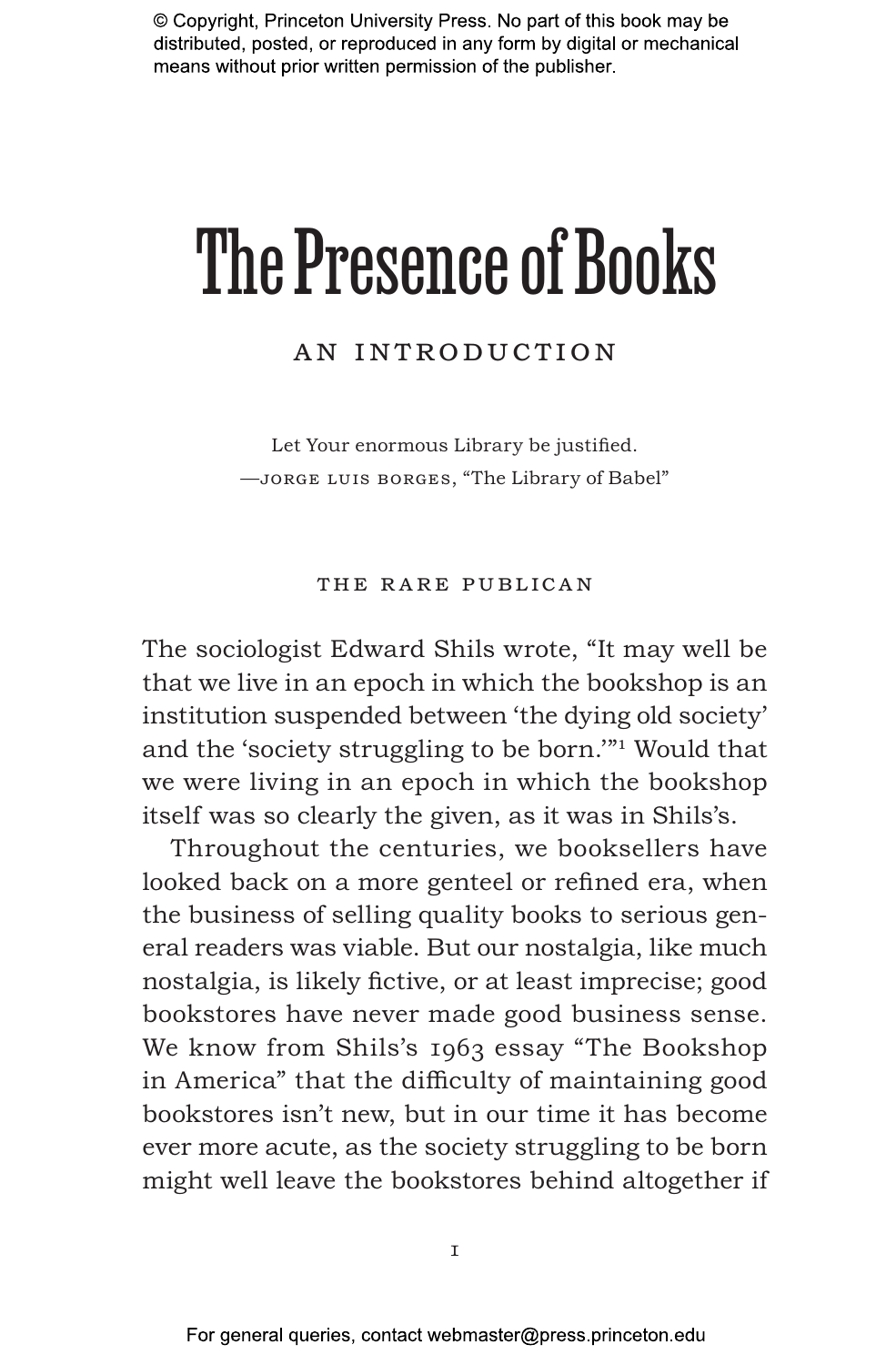#### Introduction

we don't develop a model that supports what is best in them.

Shils was a particularly eloquent practitioner of a genre: the lamentation of the state of bookselling in our time. Speaking to the newly formed Booksellers' League in 1895, its president, Charles T. Dillingham, remarked upon "the gradual decrease in the number of retail booksellers as a distinct class," noting that "there are few left of the species outside the large cities."2 As far back as the eighteenth century, in their *Encyclopédie*'s entry for bookselling, Denis Diderot and Jean le Rond d'Alembert included the complaint "that Bookselling is no longer worth anything, that the book trade is no longer going well."3

We don't need another lamentation of the state of bookselling in our time, but I do think that, before it's too late, we would be wise to consider a certain ideal of bookselling—that we imagine a future in which bookstores not only endure but realize their highest aspirations.

In 1994, there were approximately 7,000 independent bookstores in the United States.<sup>4</sup> As of 2019, there were 2,500, and of those few bookstores left, even fewer sell books exclusively.<sup>5</sup> Neither of these facts is incidental. In the twenty-first century, readers no longer need bookstores to buy books. Furthermore, from a retail perspective, the net profit from book sales alone is not sufficient to support bookselling as a financial endeavor.

Why do we even need bookstores at all then? And presuming we do, how can we build a model that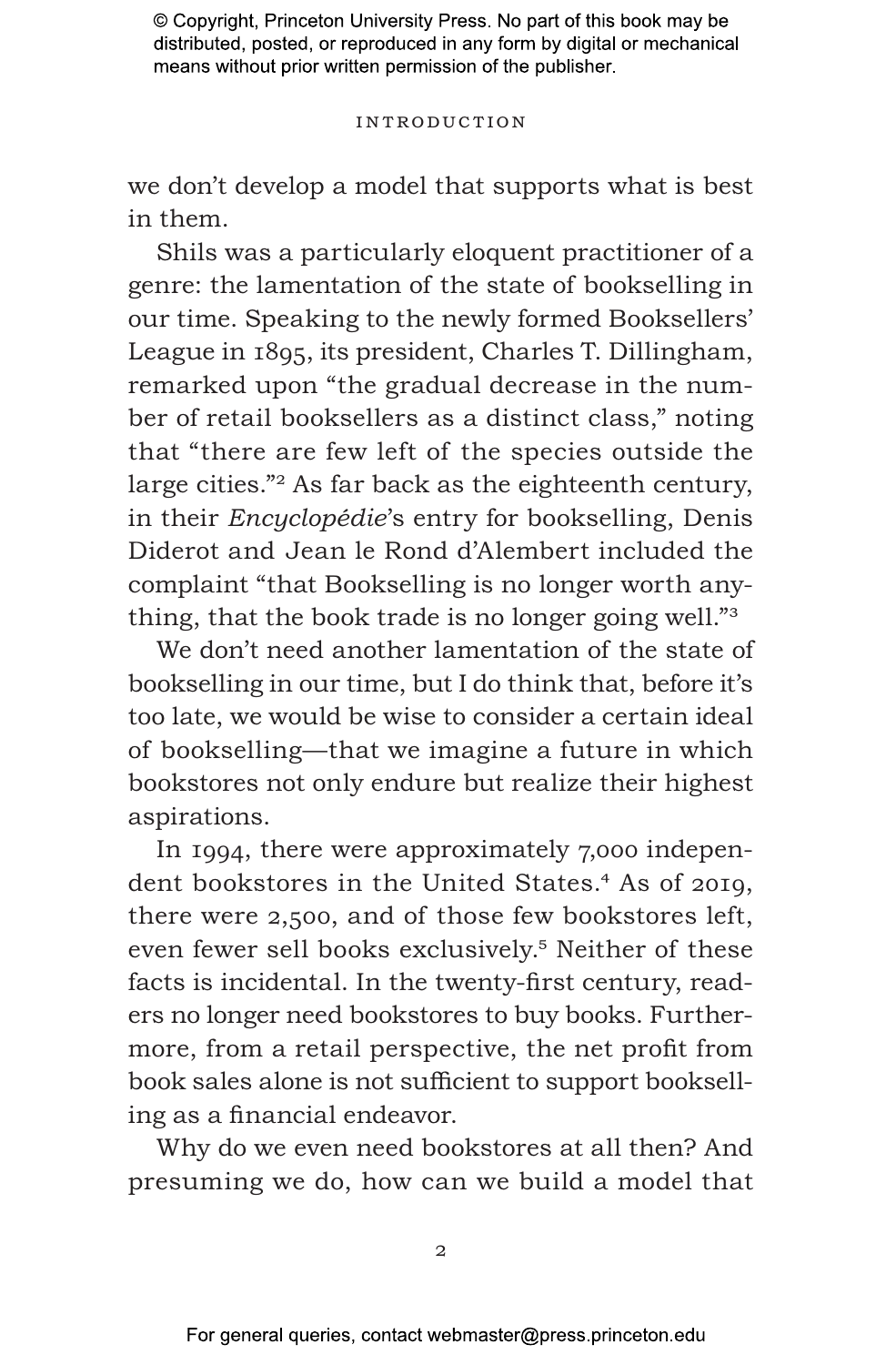The Presence of Books

supports them, that allows them to serve their highest ideals?

• • •

What a strange thing, the bookshop. There are just *so many* books. In 2019, there were 20 million published books available, not counting books published that year. Every book requires considerable attention to write, publish, sell, and read. Books serve such diverse purposes and are written for so few readers at a given time. As such, efficiencies common to other industries are impossible in the book industry.

The remarkable and perhaps unique thing about the good bookstore is that it has never counted on the blockbuster—or what Shils describes as "overstuffed political books" and "puffy and pallid biographies" to thrive, but on thousands and thousands of singular "products" (forgive me, booksellers) that must be patiently left on the shelves, rendering capital inert, as it were, until their destined reader discovers them.<sup>6</sup>

John Ruskin, the nineteenth-century art critic and armchair political economist, in his 1891 lecture "Sesame and Lilies," writes of "books of the hour" and "books of all time," noting, of course, that this isn't a distinction of quality—there are good and bad books of the hour and good and bad books of all time—but of species. If the conventional wisdom is to be believed, there are books of the hour that one must read in order to participate in the cultural conversation and books of all time that everyone is meant to have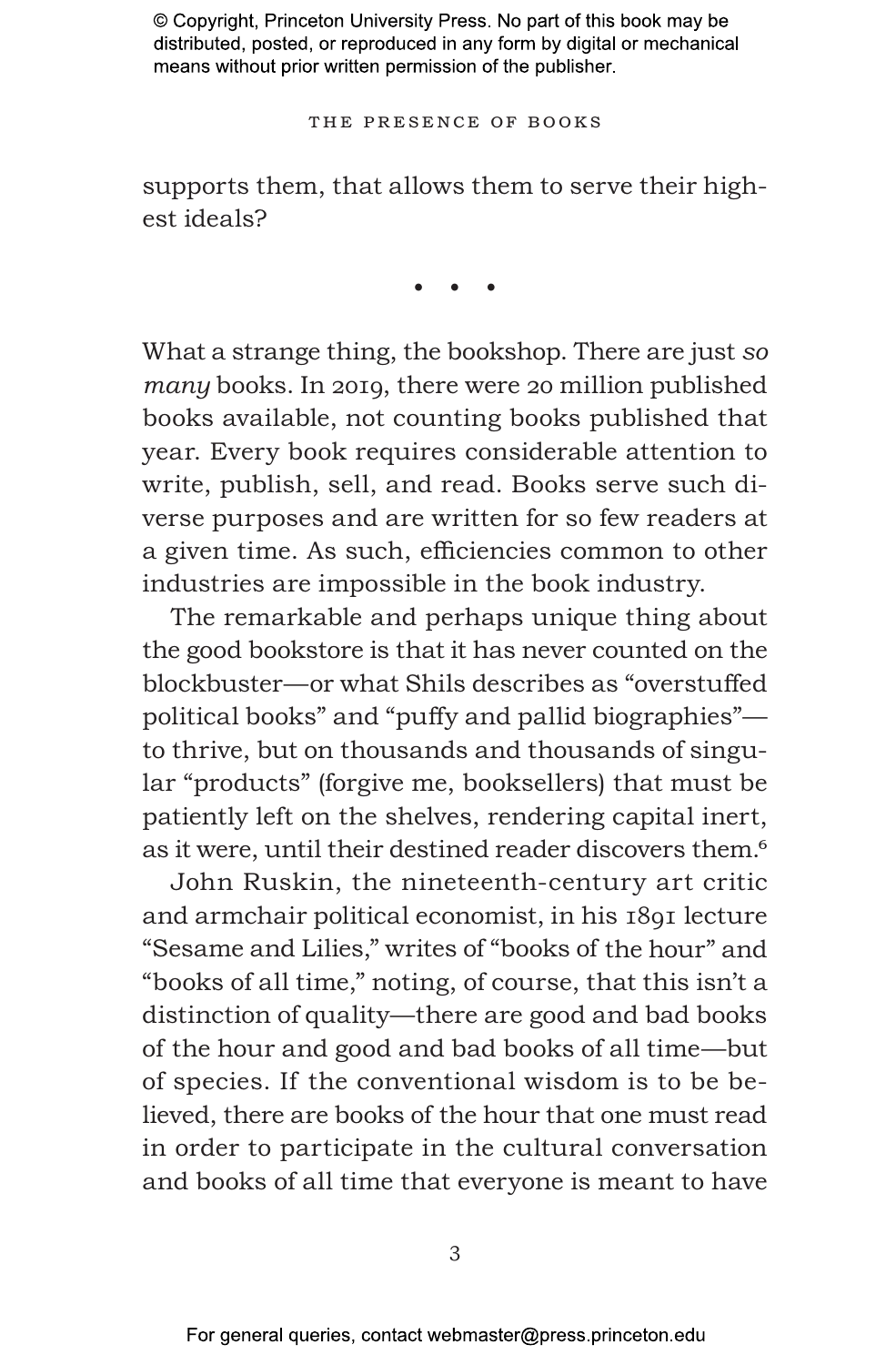#### Introduction

read. This is not the case, of course, and that is one of the great virtues of the book trade and the reading public. Surely there are books of either category that enough people have read that it *seems* like everyone is reading them—or has already read them—but we booksellers know that the conventional wisdom is false and has little bearing on the work of bookselling. The bookstore is a haven for the heterodox.

The good bookstore's collection comprises books that might have been published a month ago, a year ago, a half-century ago, a couple of millennia ago; the attuned bookseller must provide a selection of books of all vintages. To do so, the work of bookselling demands a firm grasp not just of the literature of the ages but also of the literature of one's lifetime and of the thousands of new publications announced in the publishers' catalogs that arrive seasonally, and by the dozens. Only a minute fraction of the books one considers will make the shelves. Discernment is the primary quality of the good bookseller; filtration, selection, assemblage, and enthusiasm their work.

As a business proposition, this model is clearly untenable. No retailer, whose work is to buy cheap and sell dear, would develop the business of the bookstore. The newspaperman H. L. Mencken, speaking to the same point in his 1930 essay "Lo, the Poor Bookseller," writes:

The marvel is, indeed, that [the bookseller] ever survives at all. It is as if a haberdasher, in addition to meeting all the hazards of the current fashion,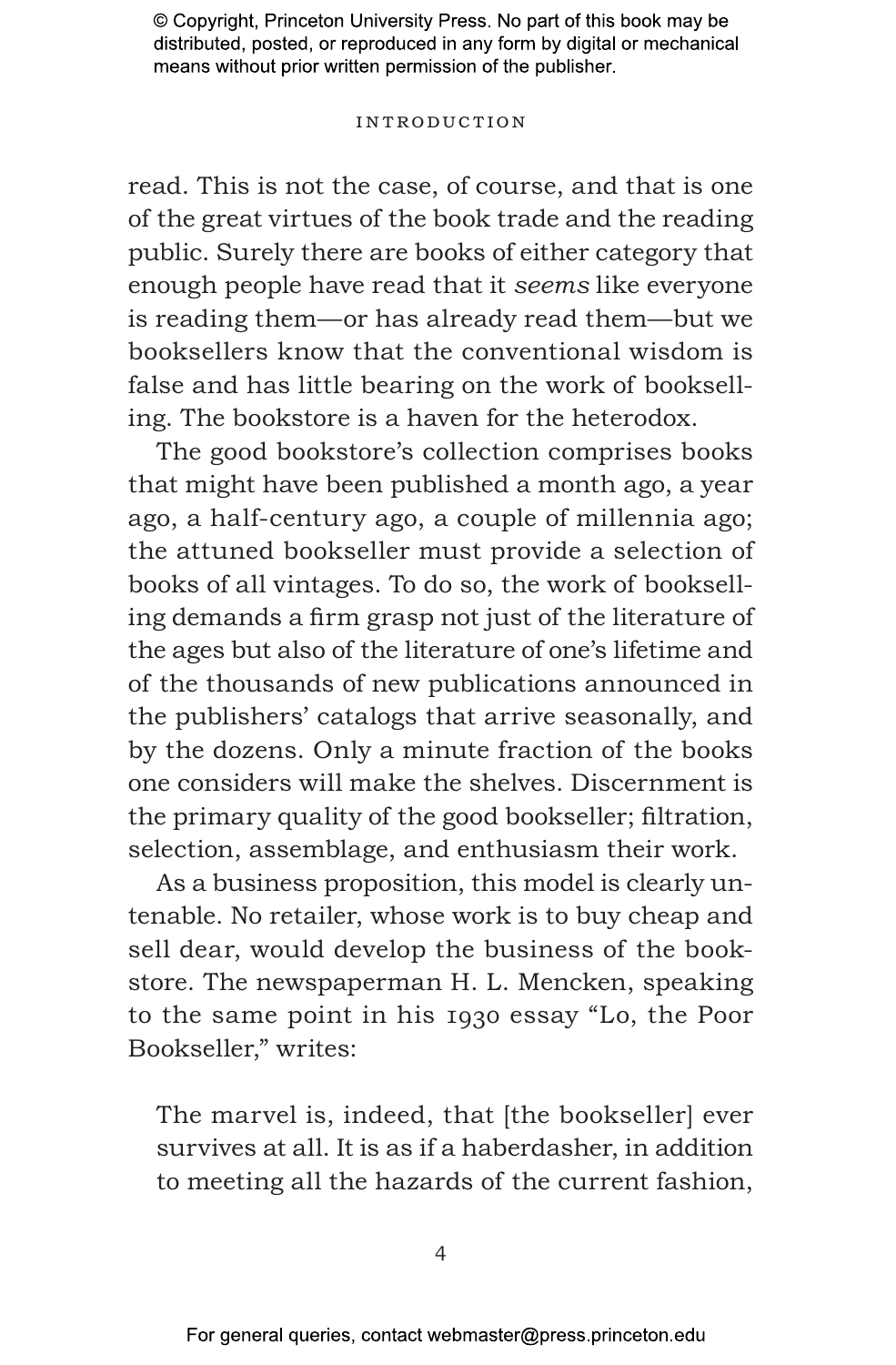The Presence of Books

had to keep in stock a specimen of every kind of shirt, collar, sock, necktie and undershirt in favor since 1750.<sup>7</sup>

Ninety-odd years later, our conundrum hasn't changed, even if the books and authors have. Our customers might find our stock insufficient if we don't offer the latest Ta-Nehisi Coates or Elena Ferrante, while another, less contemporary, reader might be disappointed by not finding twenty-five-year-old volumes by bell hooks or Elizabeth Hardwick. And that same bookseller must know which Coates and which Ferrante, if any, to keep on the shelf and which, if any, to let go a decade from now.

On these points, the novelist and enthusiast on behalf of bookstores Christopher Morley, writing at the same time as Mencken, understood our challenge well. The bookseller, he writes, "has to combine the functions of the bar-room and the bodega. He must be able to serve, on demand, not only the cocktail of the moment but also the scarcest of old vintages. How rare is the publican who understands the merits of both."8

It's clear that the *business* of bookselling is secondary for most booksellers, which is why they find creative ways to make profits elsewhere, that they might continue to sell the sorts of books that drew them to the work in the first place. Most of them, too, would expect to see the likes of Coates, Ferrante, hooks, and Hardwick on the shelves of any good bookstore. In our time, bookstores have taken to selling everything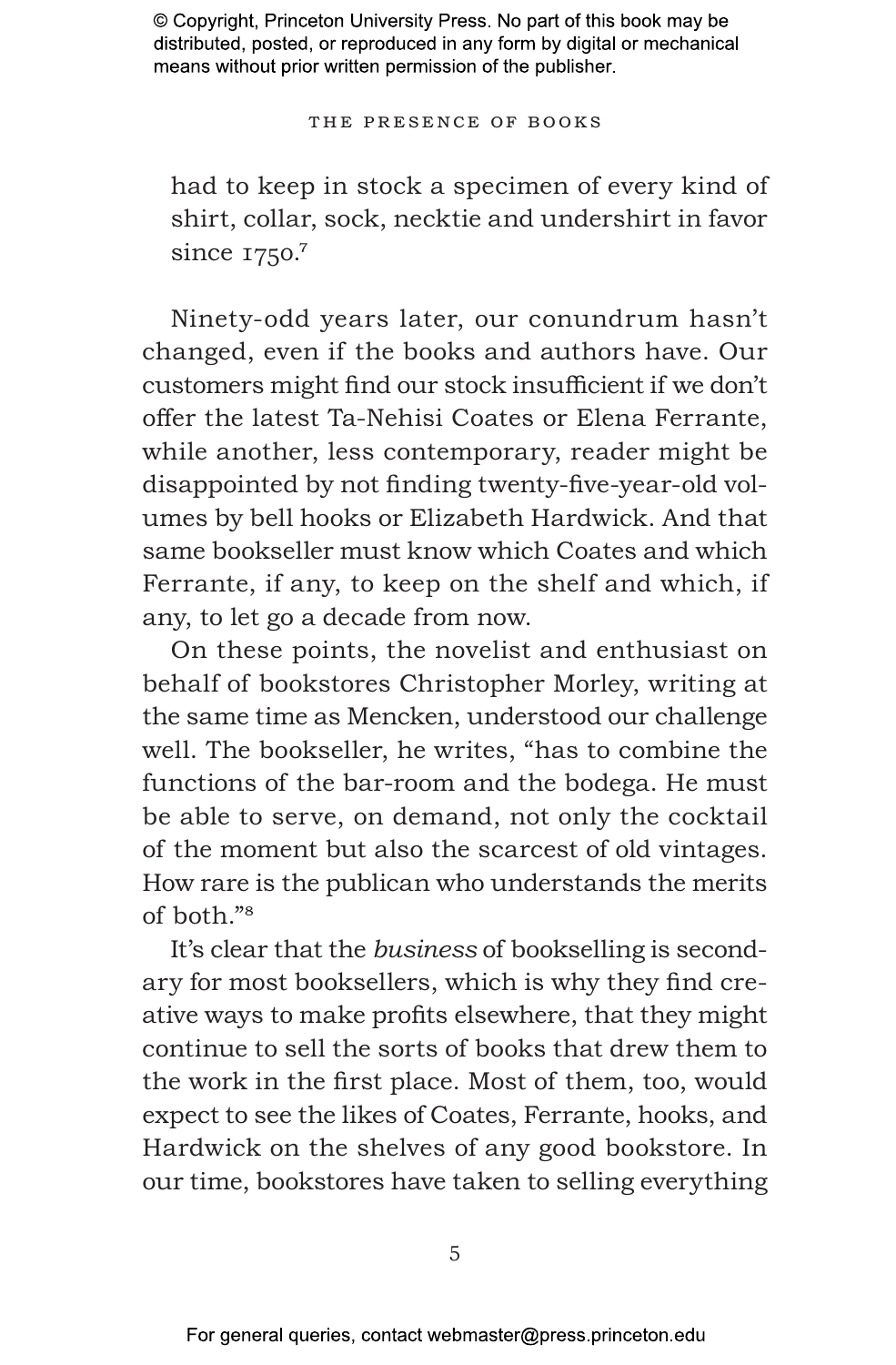#### Introduction

from socks to coffee, just as booksellers in Shils's time took to "dealing in pen-wipers, blotters, writing pads, and greeting cards or gramophone discs," and of course we understand why: they need the margin.9

I have been a bookseller since 1994, and throughout my career I have operated these sorts of stores. The pull of the presence of books is so strong that I have, without pride but without shame, supplemented the book collection with notebooks, coffee, greeting cards, and other sidelines, thinking it a reasonable compromise to maintain a decent bookstore. And it is. Even decent bookstores, I would argue, are tremendously important to a thriving community. But they aren't representative of our highest aspirations.

Neither, of course, is the largest and most mercenary seller of books in the world, Amazon. In fact, the *work* of bookselling is completely circumvented. This twenty-first-century model of selling books is an "everything store" that does away with filtration, selection, assemblage, and enthusiasm entirely. Jeff Bezos, in a talk delivered to the Special Libraries Conference in 1997, explained that he chose books as the first product his new company would sell because "there are more items in the book category than there are items in any other category by far."10 In addition, their relatively uniform size made them easy to package and ship. That Bezos then turned books into loss leaders (products sold at a loss in order to attract customers who will then purchase higher-margin products, creating profitable transac-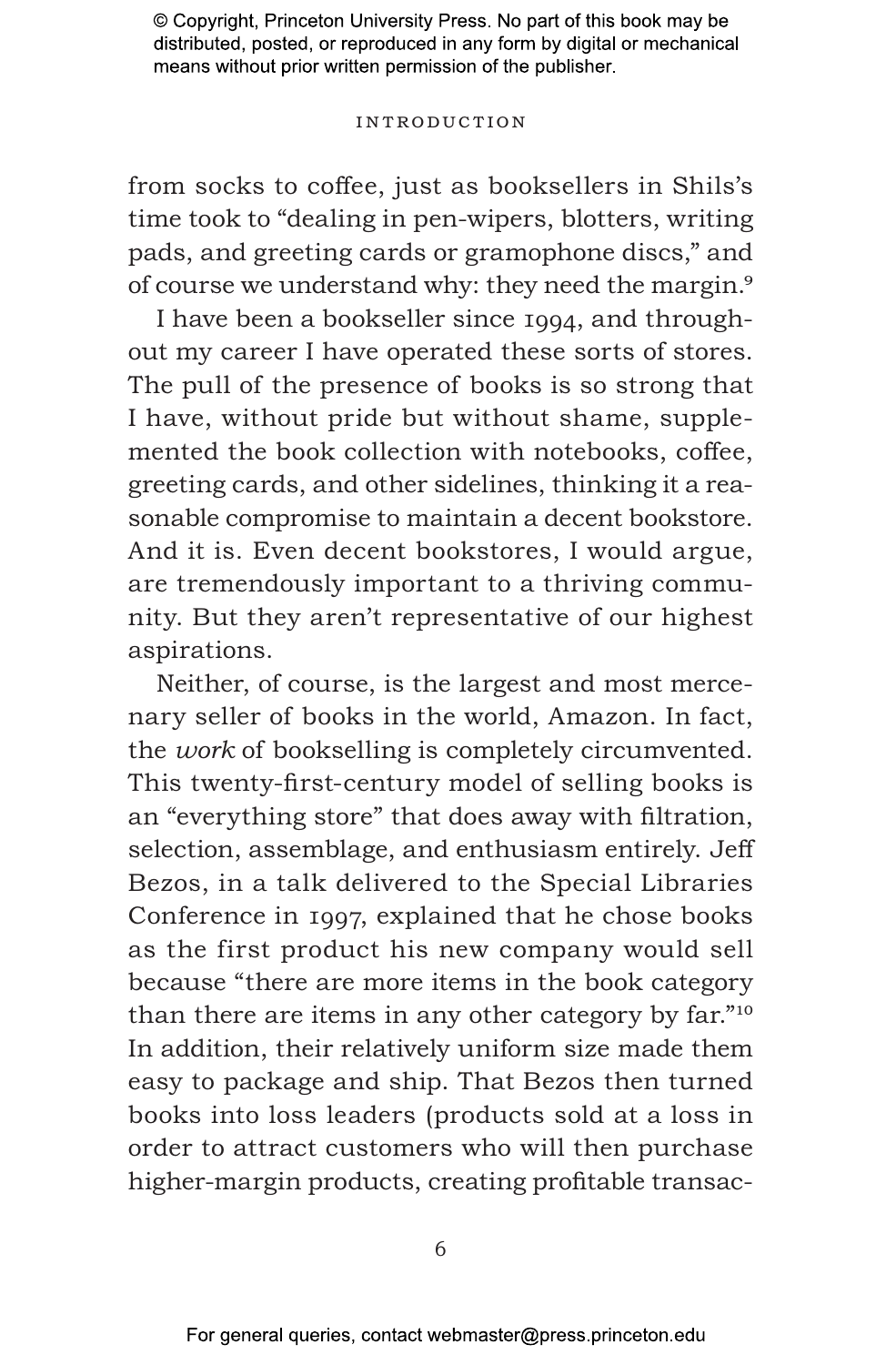The Presence of Books

tions) is particularly unsavory considering that professional booksellers have long placed a higher value on their cultural work than on the tremendous effort required to achieve even thin margins selling books. They *needed* to sell socks in order to make bookselling profitable; Bezos *chose* to devalue books in order to make already profitable merchandise, like socks, even more profitable.

But, lest we give ourselves over to lamentation, let's consider a different sort of bookstore.

## Dislodging Shades

In 1961, two years before Shils published "The Bookshop in America," five students of the Chicago Theological Seminary established a consumer cooperative whose purpose was

to make available, primarily to students, faculty members and administrative officers of theological seminaries and other scholastic institutions located at or near the campus of the University of Chicago . . . books, publications and supplies used in the study of theology and for building up by such persons, seminaries or institutions of their professional and scholarly libraries.

The second article of incorporation reads in full, "The name of the association is the Seminary Cooperative Bookstore, Inc."11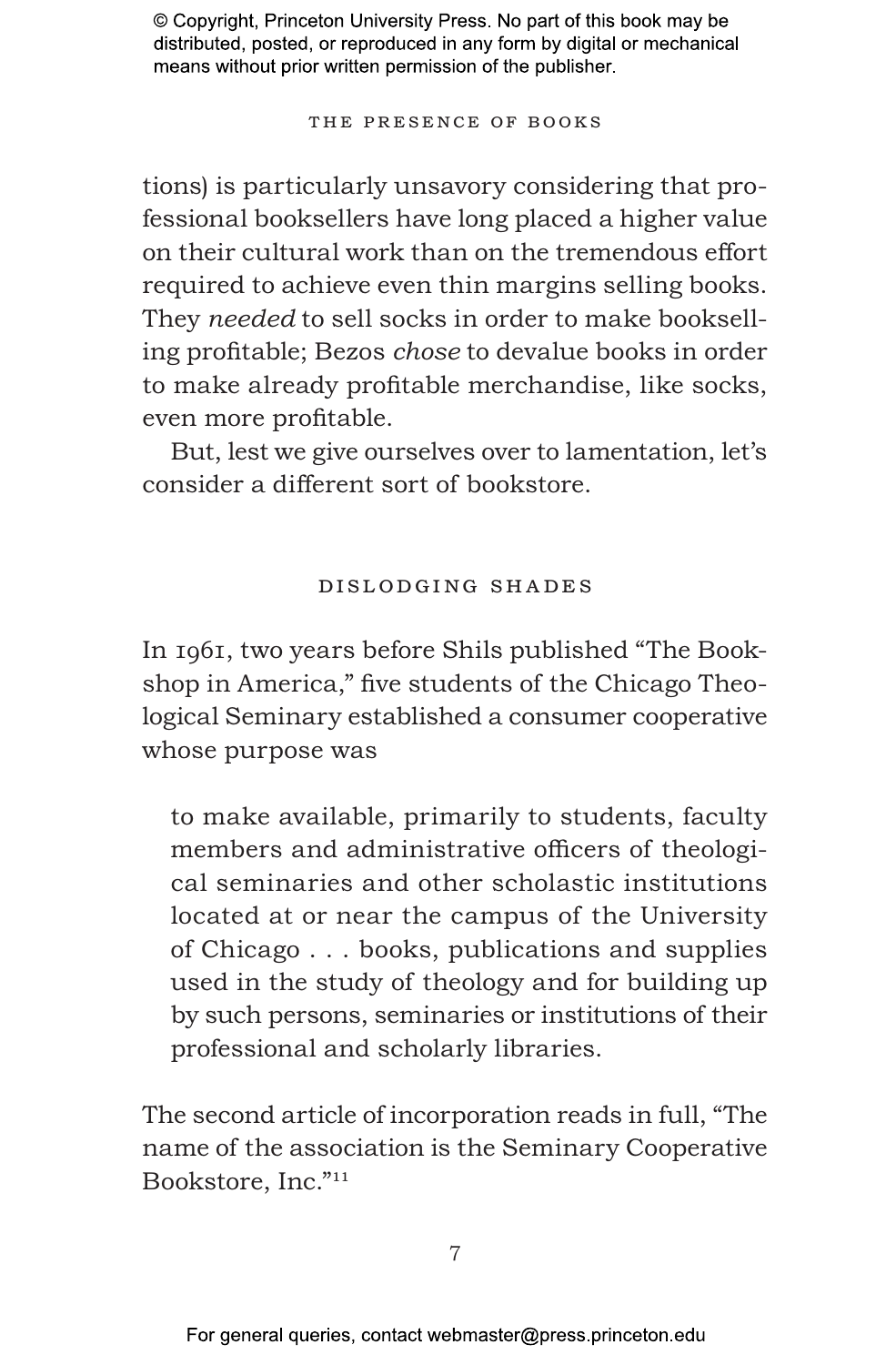#### Introduction

Shils was a member of the University of Chicago's faculty in 1961, holding joint appointments in the Sociology Department and on the Committee on Social Thought. Perhaps the early booksellers of the Seminary Co-op read Shils's essay. In 1969, the general manager of the Co-op, John Modschiedler, hired Jack Cella, who began his forty-year tenure as the leader of the Co-op in 1973. There is little doubt that Shils expressed his opinions to the seven shopkeeps running the bookstores in Hyde Park, including Cella. Shils had a reputation for many things, but timidity expressing his opinions on matters of the intellect was certainly not one. Even if they hadn't read the essay, they probably heard Shils express his anathemas in their shops. In 1978, Shils became the 8,704th member of the Co-op.

As bookselling in general is an unlikely, and perhaps unwise, business, serious bookselling must be an extraordinarily foolish financial endeavor. "Why should anyone who has or who can obtain \$10,000 or \$20,000," asks Shils, "invest it in a bookshop to sell serious books when, if he were an economically reasonable person, he would do better to open a beauty parlor or a hamburger and barbecue shop, or put his money into the stock market?"12 Shils's question is rhetorical—he knew why. Cella and Modschiedler knew why. If the aim of a reasonable person is to live a life of meaning and purpose, serious books can provide the concentrate of the examined life.

In the last three decades of the twentieth century, Cella and the legion of booksellers who worked beside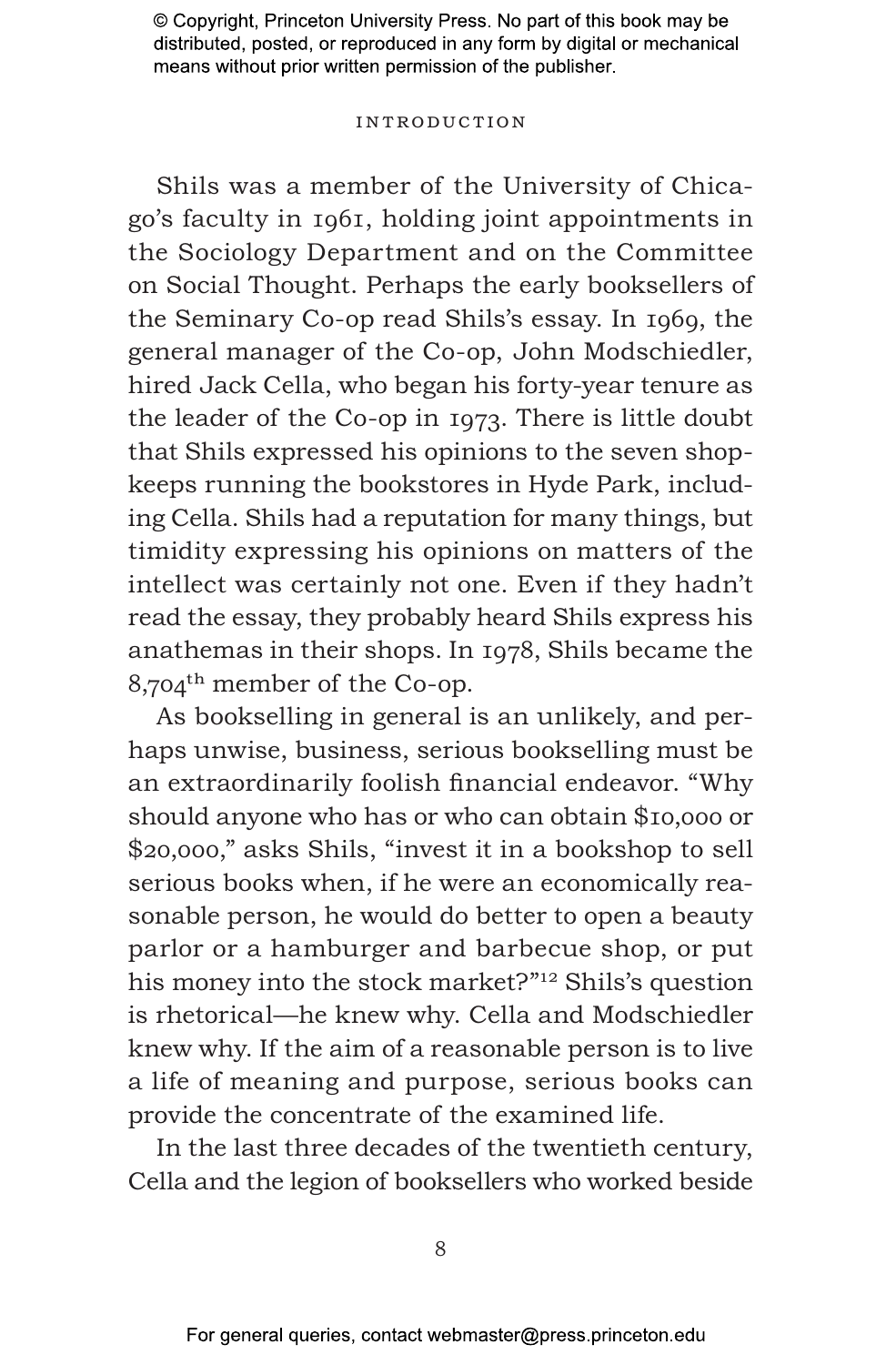#### The Presence of Books

him built arguably the best serious bookstore in America. They ignored the incredibly specific purpose for which the bookstore was established and built an expansive institution. Good bookstores reflect their communities; exceptional bookstores both reflect and create their communities. In those early years, the Seminary Co-op did both superbly.

Upon Cella's retirement in 2013, the philosopher Jonathan Lear, a longtime Co-op member, wondered about his successor. "Where does one post the helpwanted ad: Looking for a soul (or souls) willing to be incarnate in a bookstore?"13

• • •

Sometimes the mere existence of a phenomenon—a human, an institution, a work of art—is worthy of awe. Its declaration cannot be countermanded. When I first descended the perilous staircase leading to the old Co-op in 1994—incidentally, the year Amazon was founded—the bookstore was in its heyday. Like many who came before and after me, I was deeply persuaded by the Seminary Co-op's existence. The bookstore was a realization of a humble but powerful vision: a broad selection of books whose presence on the shelves created an unparalleled browsing experience undiluted by tchotchkes or knickknacks, pen wipers or gramophone discs, and only the occasional puffy or pallid volume. The collection created a totalizing environment; engagement with this landscape of book spines shifted the patron's sense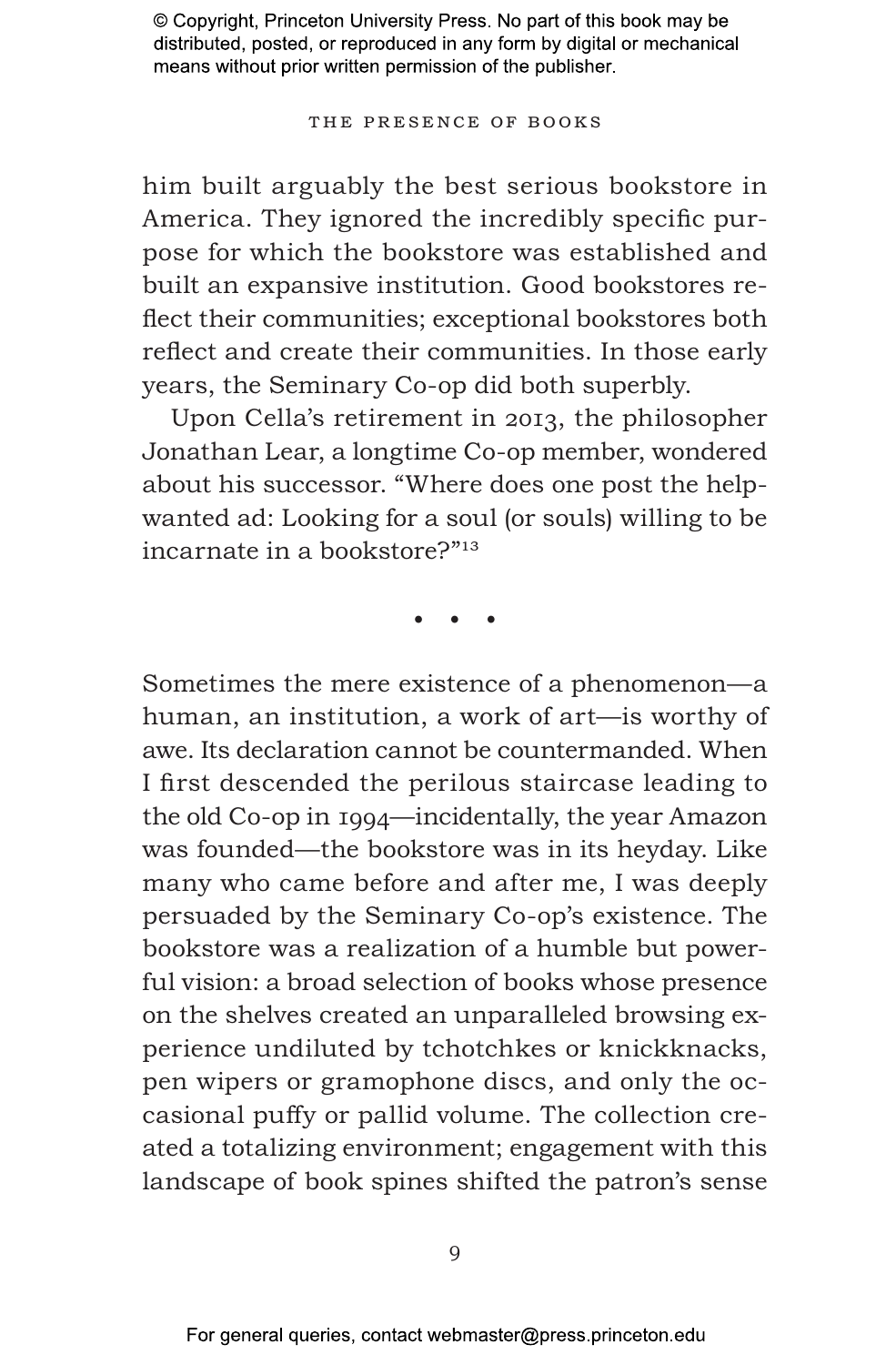#### Introduction

of space, time, abundance, value, and community. To a confused and restless young man trying to find his way in the world, who knew only that the presence of books was of paramount importance, the Co-op seemed as close to a spiritual home as he could hope to find.

It was, in fact, a religion predicated upon books from which I was attempting to take my leave. But even then I knew that, whatever else was left behind, the presence of books would remain.

I grew up in an Orthodox Jewish community in and around Brooklyn. The rooms of my childhood in Flatbush, Boro Park, and Elizabeth, New Jersey, were all book-lined; my childhood homes, my yeshiva, my shul, my relatives' homes, and the homes of my friends' families were heavy with large books.

From 1957 until 2012, my grandparents lived in a second-floor walkup apartment that they rented in Boro Park, on the corner of Sixteenth Avenue and Fifty-Third Street. My grandfather's library—or rather, book-lined living room—made a particular impression. The bookcases were filled with books whose gravity was clear from the ornate, uniform spines. Ornate these books, but not ornamental. The bookshelves always had gaps, and the gaps would move from week to week; an ever-rotating selection of volumes would be laid out on my grandfather's bookstand and desk.

These books were read—books are for use, after all—and were treated with reverence and love. Observant Jews are accustomed to kissing the cover of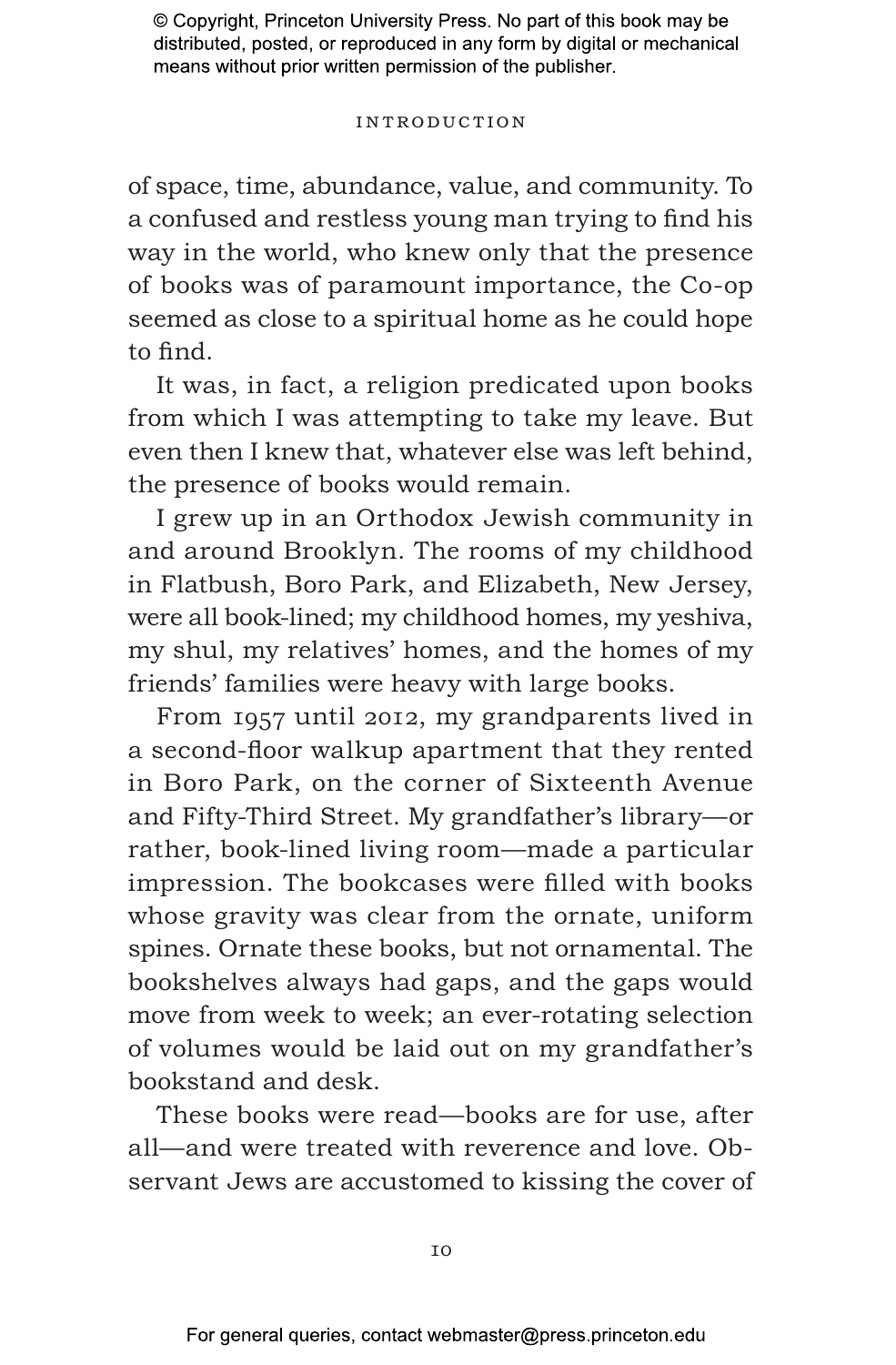#### The Presence of Books

a book after closing it—a habit that has remained with me throughout the years. Along with the British literatus Leigh Hunt, who, in effusing about books, wrote of how he liked to lean his head against them, followers of my given tradition might say, "When I speak of being in contact with my books, I mean it literally."14

These books were read in groups called *chevrusas*, a Hebrew word whose root means "friend." When I was a young boy, I would join my grandfather's *chevrusa* on occasion, just to observe. Seated on an austere bench in the basement of the shul across the street, my head barely clearing the tabletop, I sat with large men and their large Aramaic books watching them question, ponder, argue with, and delight in what they found on those pages.

My grandfather wasn't a scholar. He was a shopkeep. He ran a suit store named Chatham Clothes on New Utrecht Avenue, selling kosher clothing to the *haredi* Jews in the tri-state area. He worked long days, after which he would eat dinner with his family before heading across the street to learn with his *chevrusa*.

The activity called "learning" was common. Because there was only one thing to study—the Tanach and its many commentaries, especially the Talmud—there was no need to specify the object of learning. Learning was a daily activity, regardless of one's age, and was no less special for being an everyday endeavor. And learning, while it reliably yielded wisdom and pleasure, was understood to be an end in itself.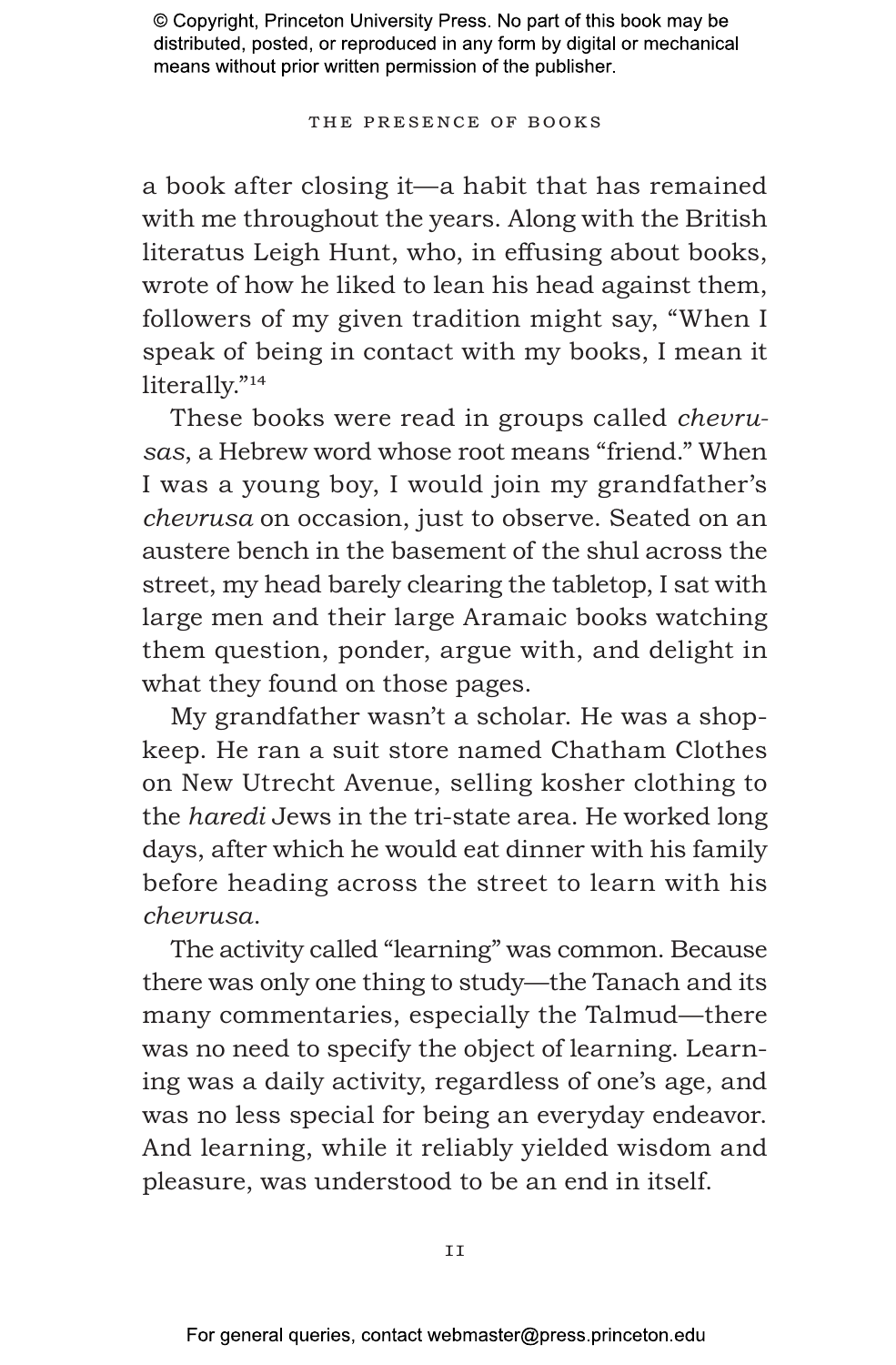#### Introduction

The highest compliment one could pay in that community was to say that someone was learned, or a *talmid chacham*, a wise student. When, as a teenager, I moved into the secular world, I found some of the conventions around books and education profoundly alien. I couldn't fathom the notion that one strove to become educated rather than learned, or that one might study in order to make a living, rather than to learn, continually, an endeavor essential to living a more meaningful life. What, after all, was the point of making a living if not to build community and create deeper understanding—to come home for dinner and then learn with one's *chevrusa*?

• • •

The Chicago poet Nate Marshall once said, during an event at the Co-op, that "the greatest thing a poet or poem can give you is permission." A bookstore too, it turns out, can give you permission. That is precisely what that first descent into the Co-op established: permission to be among books outside of an institution of learning, be it a university or a yeshiva, and outside of a teleological paradigm.

I remember how awestruck I was on that first descent. It recalled the British essayist Charles Lamb's remembrances of his first engagement with the library at Oxford:

What a place to be in is an old library! It seems as though all the souls of all the writers, that have be-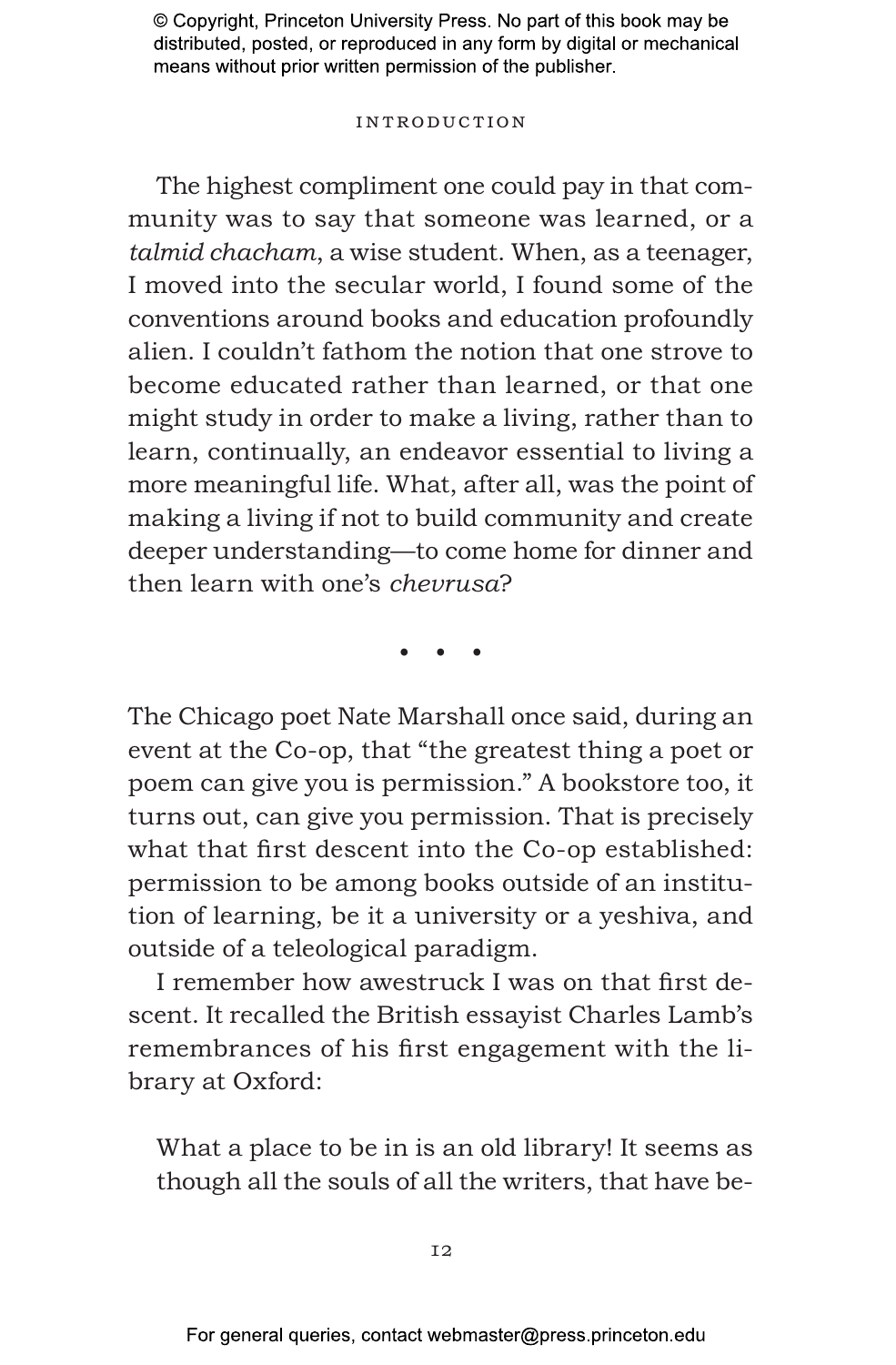#### The Presence of Books

queathed their labors to these Bodleians, were reposing here, as in some dormitory, or middle state. I do not want to handle, to profane the leaves, their winding-sheets. I could as soon dislodge a shade. I seem to inhale learning, walking amid their foliage; and the odor of their old moth-scented coverings is fragrant as the first bloom of those sciential apples which grew amid the happy orchard.15

Following my grandfather's model—books aren't ornaments—and knowing that there were treasures to be found within the volumes, I quickly became fearless in dislodging shades. As my intellectual life was developed in the interstices between the yeshiva and the academy, the justification of the existence of a bookstore like the Seminary Co-op was selfevident. This was the place where one could become learned—a *talmid chacham*—and fashion a daily practice that would lead one through a more meaningful life.

The philosopher Francis Bacon's musings on "the pleasure and delight of knowledge and learning" would not have been out of place in the Talmud. "We see in all other pleasures," he writes with the perspicacity of one of the rabbinic fathers,

there is satiety, and after they be used, their verdure departeth, which showeth well they be but deceits of pleasure, and not pleasures; and that it was the novelty which pleased, and not the quality. And, therefore, we see that voluptuous men turn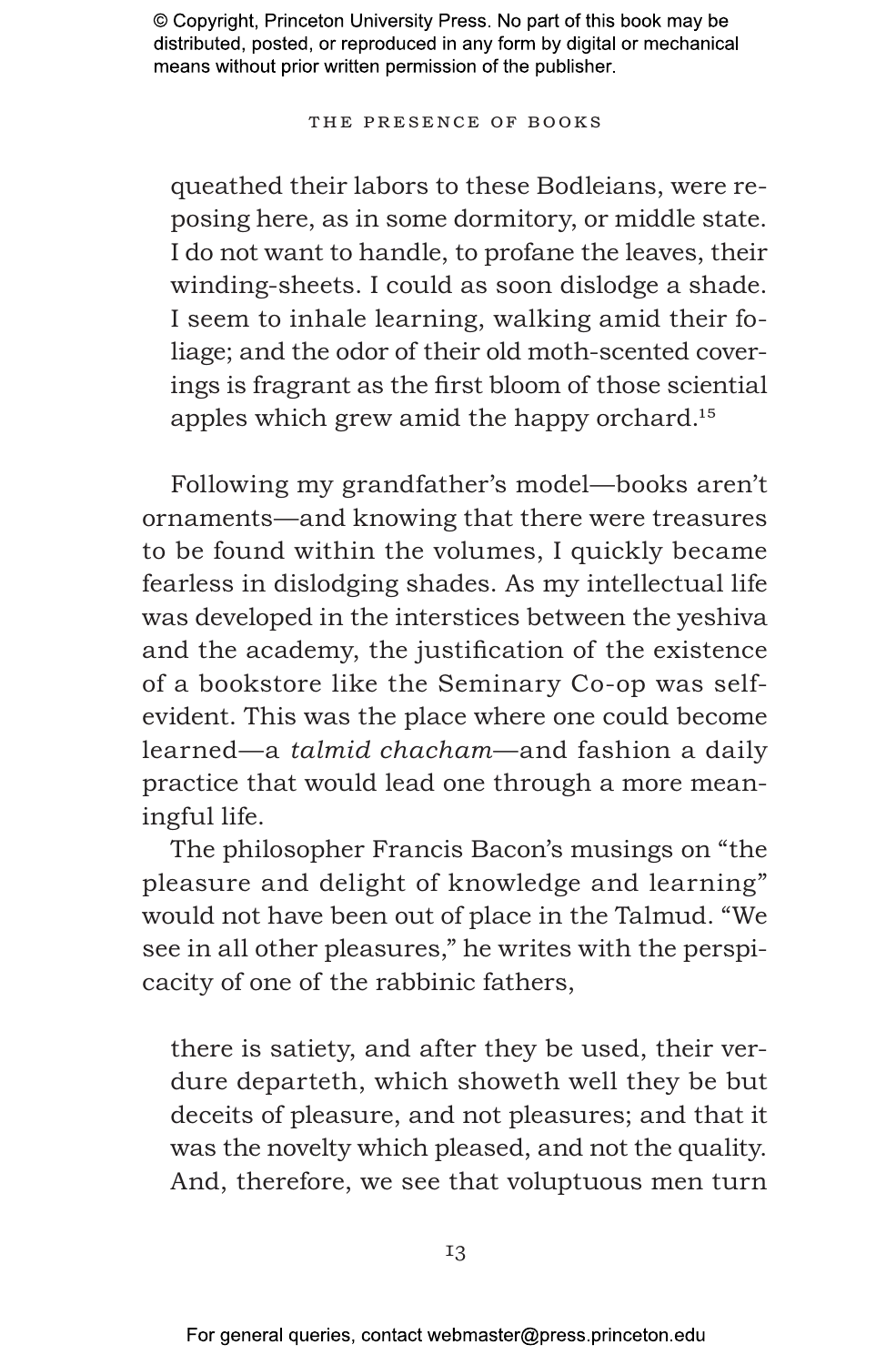#### Introduction

friars, and ambitious princes turn melancholy. But of knowledge there is no satiety, but satisfaction and appetite are perpetually interchangeable.16

The best parts of the tradition in which I was raised valued not only what endures but also meaningful ephemera, what the philosopher Simone Weil gestures toward in writing, "Stars and blossoming fruit trees: utter permanence and extreme fragility give one an equal sense of eternity."17 It sought pleasures, not the deceits of pleasures. It sought to feed appetites whose satiety led to a satisfaction that endured and led to an appetite for further meaning, knowledge, and love—a pleasure whose verdure remains.

## Souls Incarnate in a Bookstore

In 2014, I answered Lear's help-wanted ad and succeeded Cella at the helm of the Seminary Co-op. Since then, more than a dozen of the country's finest professional booksellers have joined me in this work. We "souls incarnate in a bookstore" quickly understood how difficult it is to articulate the experience of browsing the stacks of the Co-op, much less its value, to those who, by dint of distance or assumption, have not yet entered its hallowed space.

Having spent over seven years in the Seminary Coop, and the prior twenty years in wonderfully large and serious bookstores throughout the country, I feel the pity of Heinsius for the ones "that know not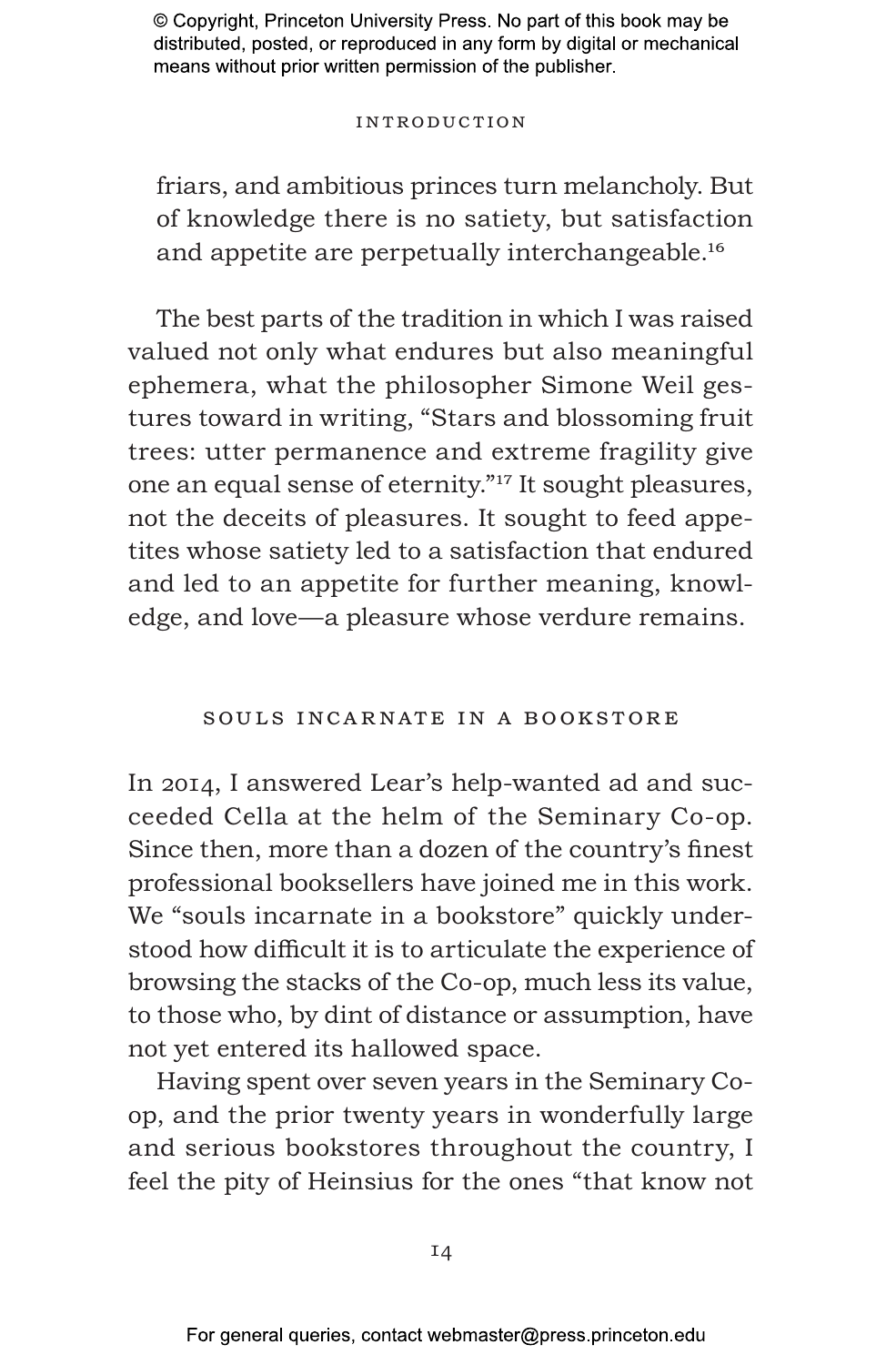The Presence of Books

this happiness." Heinsius, the keeper of the library at Leyden who, according to the great seventeenthcentury melancholist Robert Burton, "was mewed up in it all the year long," is my kin.

I no sooner . . . come into the library, but I bolt the door to me, excluding lust, ambition, avarice, and all such vices, whose nurse is idleness, the mother of ignorance, and Melancholy herself, and in the very lap of eternity, amongst so many divine souls, I take my seat, with so lofty a spirit and sweet content.18

I can't but effuse on behalf of this experience, this pleasure that, relying for satisfaction not on novelty but on quality, beckons us to return before too long. Booksellers are professional enthusiasts, and I hope the sharing of enthusiasm on behalf of individual books, honed so finely over a quarter-century of bookselling, will serve me well as I turn that enthusiasm toward the bookstore itself, exhorting you to join me as we articulate the need for the bookstore in the twenty-first century.

It is not just bookstores that I hope to celebrate, but the profession of bookselling as well. Dillingham, writing in 1895, speaks accurately to our current condition when he says that "bookselling has often been classed as next to a profession."19 Shils says that the "desire to be a bookseller is not highly correlated with being a great reader,"<sup>20</sup> but this reveals an ignorance of the sort of reading at which the bookseller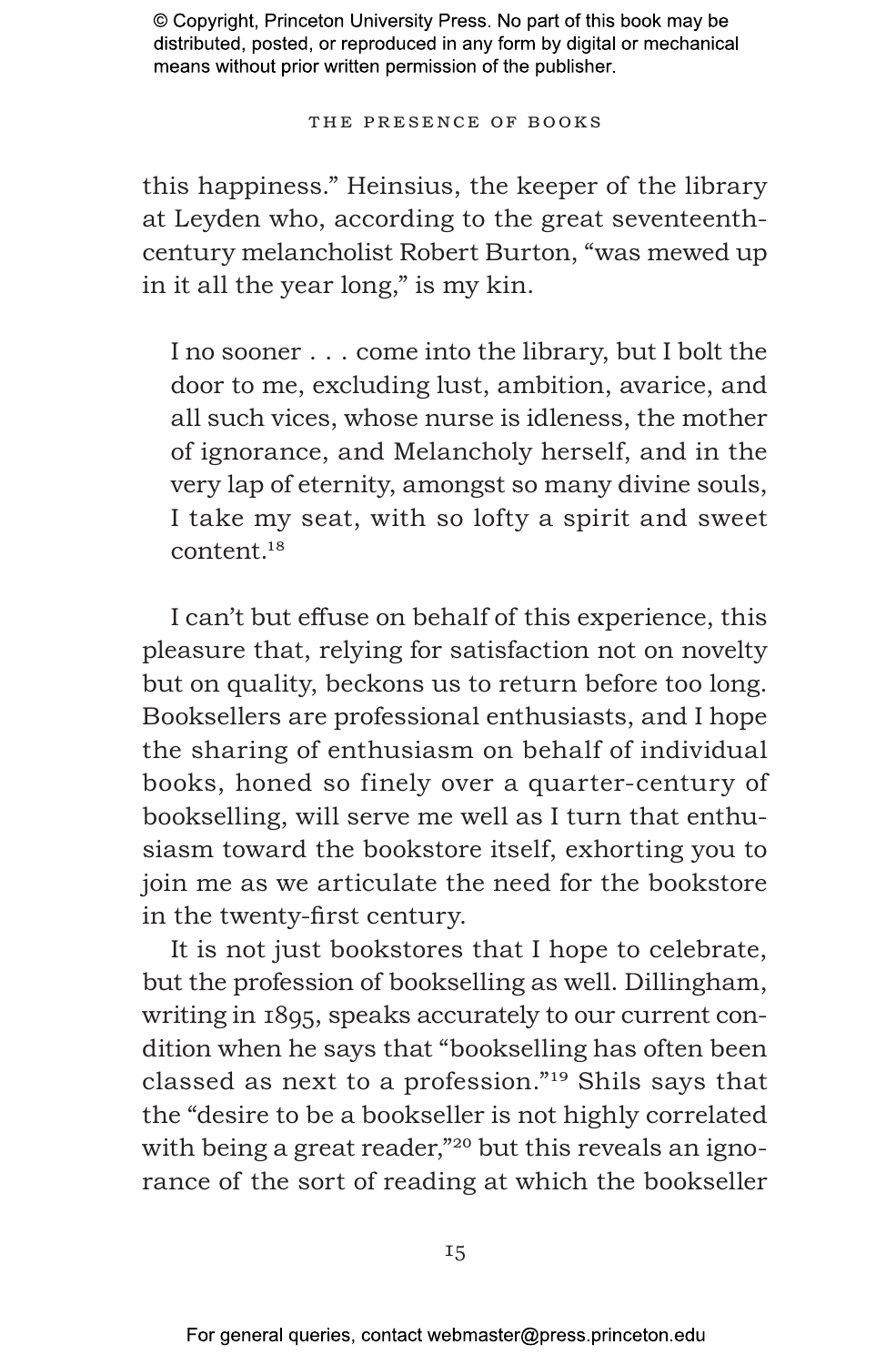#### Introduction

excels. The French philosopher Jean-Luc Nancy understands the bookseller to be a "transcendental reader: she provides her clients with the conditions of possibility for reading." He continues:

A bookseller's customers are readers of reading at the same time as they are readers of the books they buy. The bookseller's reading doesn't only or simply consist in deciphering all the pages of every book; it is also a *lectio* as *election*, a choice, selection, or gleaning of ideas from books that are proposed as a function of the Idea that bookseller has both of the book and of reading, both of readers and of publishers. In that sense, current usage doesn't call the bookseller a book merchant. . . . Let's say, with less ambiguity, that the bookseller is one who delivers books [*un levreur de livres*].<sup>21</sup>

A simple and direct justification of bookstores no longer holds. We no longer *need* bookstores to buy books, even serious books. In fact, bookstores might well be an inefficient and inconvenient way to buy books in the twenty-first century, and it is certainly the case that we have become creatures of efficiency and convenience.

But efficiency is an inconsistent ideal, a dubious virtue. In fact, there are wise inefficiencies, as any artist or parent can attest. Like the readers they serve, booksellers embrace the inefficient elements of the bookstore, understanding that they are anything but wasteful. Given that they are not only deliberate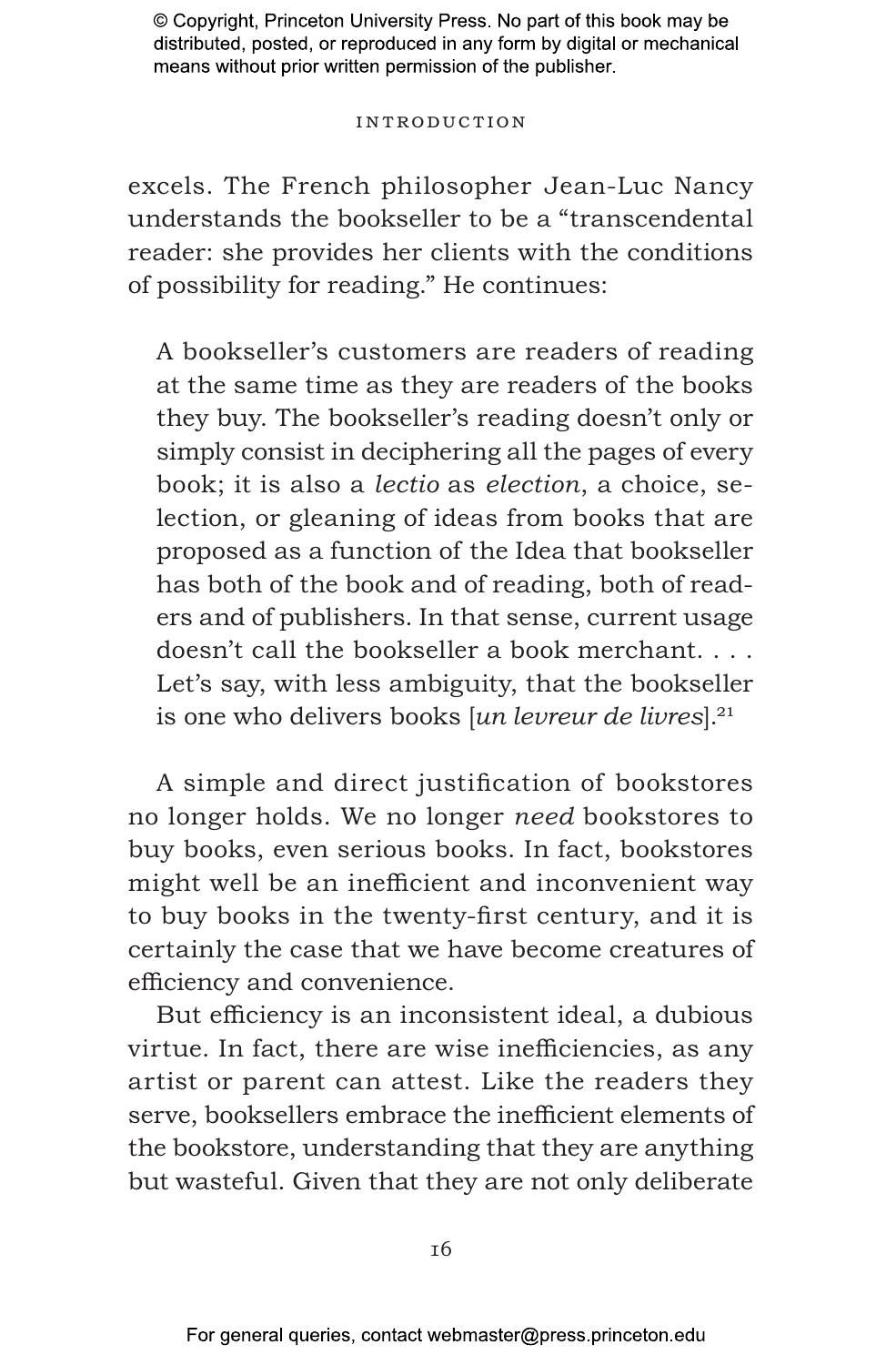#### The Presence of Books

but critical to creating a good bookstore, the time has come to no longer apologize for the inefficiencies inherent in good bookselling. The inherited model of retail, with which bookstores were established, is insufficient. We must recognize and then rectify the considerable devaluing of the work of booksellers in building spaces that contribute to a more learned, more understanding, and more fulfilled populace.

• • •

If we no longer need bookstores to buy books, why, then, do we still need bookstores? And what, in the twenty-first century, makes a good bookshop? Whatever answer we provide must begin with the presence of books and the impulse to browse those books; the best argument on behalf of bookstores is the bookstores themselves, carefully built by booksellers who, like Cella and our precursors, created an improbable place whose sheer existence provided a value to their bookish communities that far exceeded their financial dividends.

Join me as we make our way through the bookstore. I will use the bookstore itself—in many cases, the Seminary Co-op, although the experiences I describe are common to good bookstores—to make a case that a good bookshop, as Shils wrote, is "a necessary part of the habitat of a lively intelligence in touch with the world."22 We will wander the stacks, pull a volume from the shelves, consider a thought or two, delight in a particularly felicitous observation,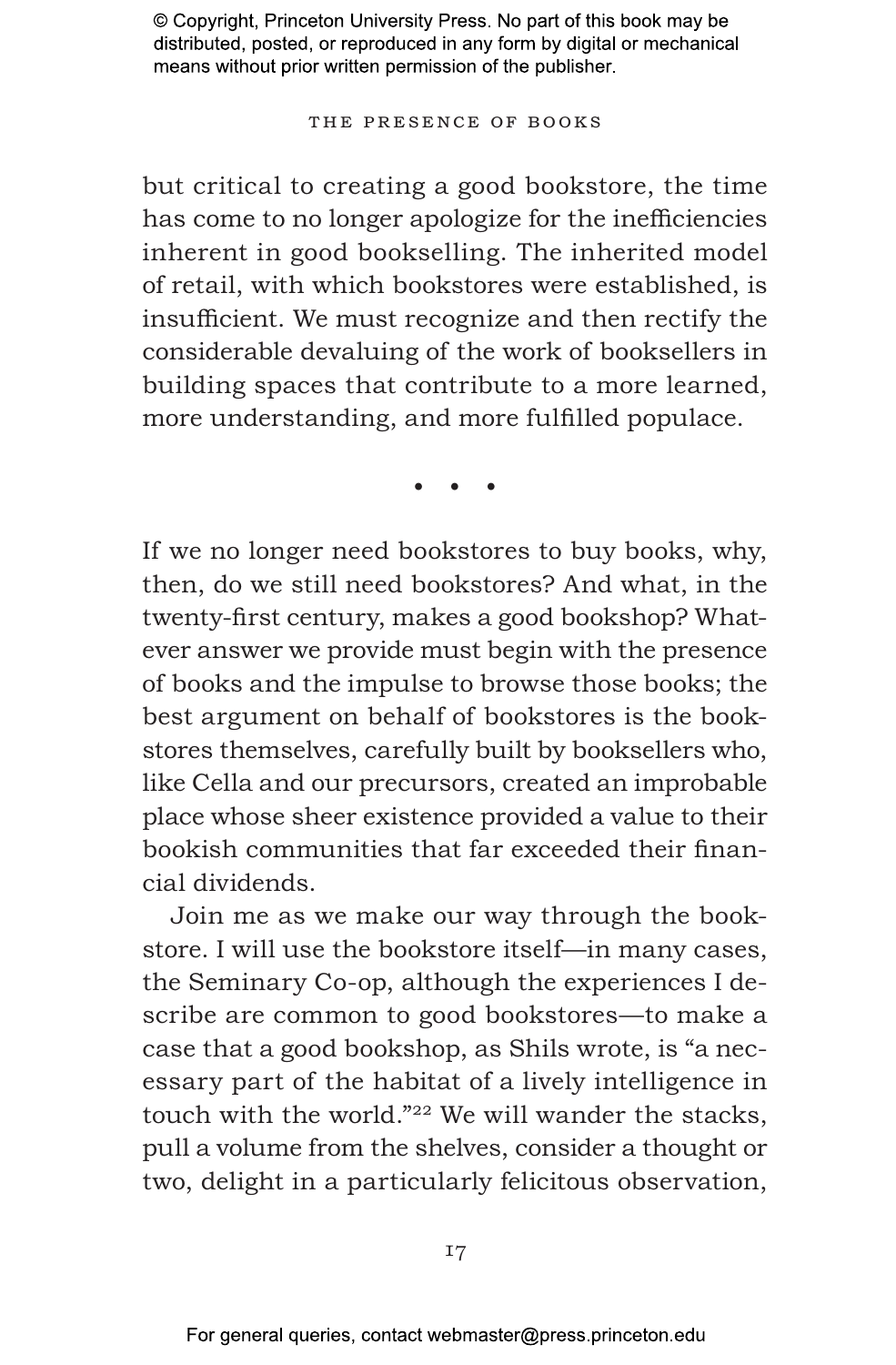#### Introduction

daydream a bit, and hope to circumscribe the problem, that we might tighten the circumference around the solution. As Walt Whitman says, "I and mine do not convince by arguments, similes, rhymes; we convince by our presence."23 So it might be with books; so it might be with bookstores.

This book is not a lamentation (we have enough of those!) but a celebration—and, perhaps incidentally, a justification—of the good bookstore. To borrow from Borges, I submit these thoughts that we might let our enormous bookstore be justified.

• • •

My grandmother gave up the apartment in Boro Park in late 2012, eighteen years after the death of my grandfather, and the same year the Seminary Co-op moved one block east, from its subterranean origins to an illuminated, but still humble, building adjacent to Frank Lloyd Wright's Robie House. After her death the following year, my grandparents' apartment was razed. I had a chance to visit prior to the building's demolition. As I climbed the staircase and entered the vacated apartment, I was struck by the indentation in the carpet along the living room wall. My grandfather's books had made their impermanent mark and, for the better part of an hour, I beheld that indentation, formed in space by weight and time, as though I was considering the stars and the blossoming fruit trees, reflecting upon that which remains and that which passes.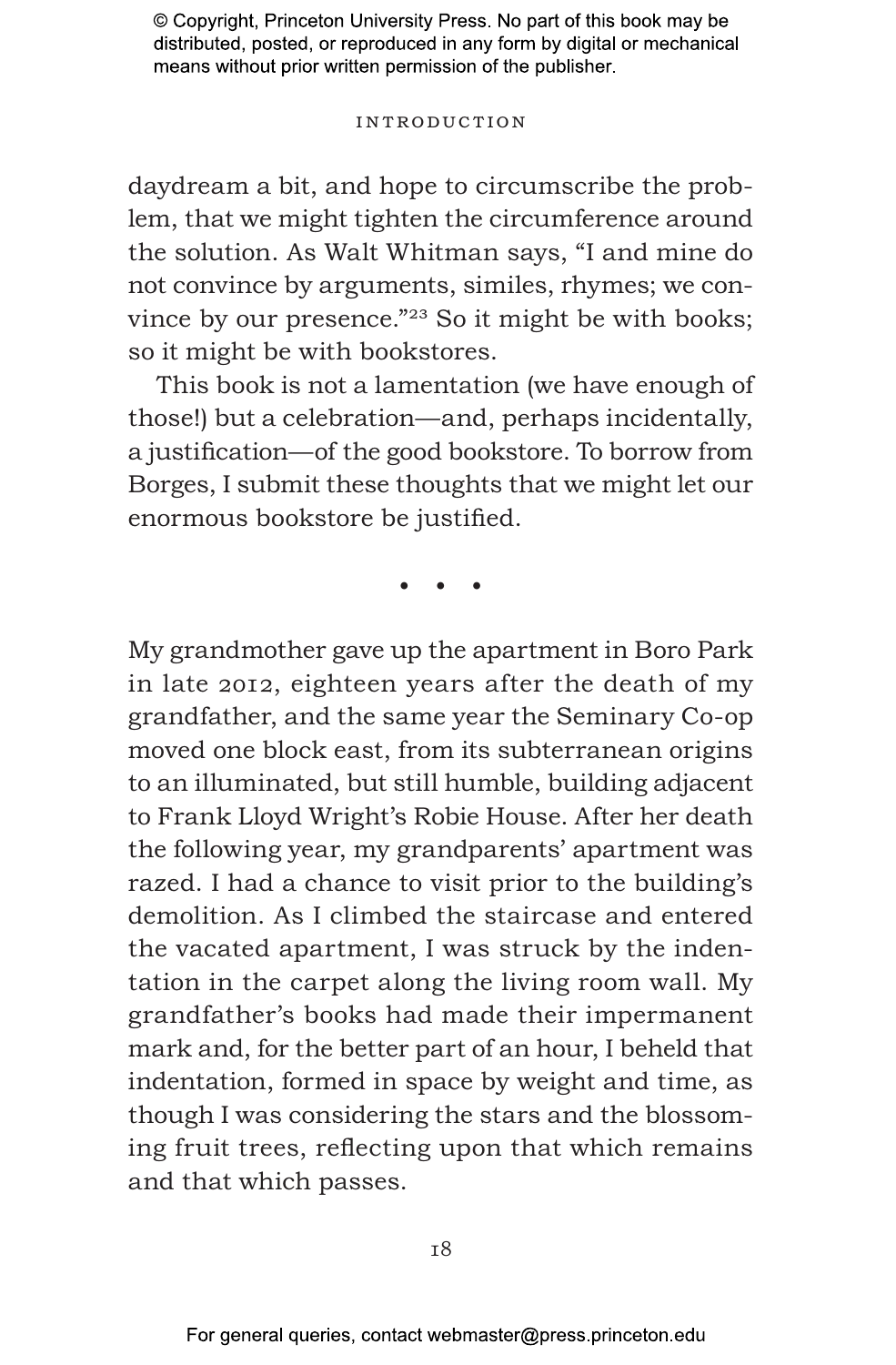## Index

*ABC of Reading* (Pound), 69 Abdul Kassem Ismael, Grand Vizier of Persia, 30 abundance: and necessity of filtration and selection, 56–57, 67–68; number of books published, 51, 65–67; time required to read entire collections, 62–64; totalizing, 60; and use, 55; and weeding, 68–69 adjacency: and browsing, 46–47; and classification of books, 41–42, 44; and discovery, 38, 41–42, 51; and meaning, 46–47; in time, 145–146; and Warburg's Law of the Good Neighbor, 51, 79 advice. *See* recommendations Alighieri, Dante, 105–106 Amazon, 6–7, 9, 82, 87–89, 99 American Booksellers Association (ABA), 96–97 anthologies, bookstores as, 22 *apikores* (heretics), 121–122 Aristotle, 28 arrangement of books, 51; alphabetical schemes for, 30–31, 40–42, 73; as composition, 70–71; Front Tables,

69–71, 127, 139–140. *See also* adjacency Augustine, Saint, 139 Bachelard, Gaston, 20, 30, 154, 156, 163 Bacon, Francis, 13–14 Baker, Nicholson, 49 Baldwin, James, 81–82 Benjamin, Walter, 55n, 143 Bentham, Jeremy, 100–101 Bessarione, Cardinal, 79 Beth Medrash Govoha, Lakewood, 102–103 Bezos, Jeff, 6–7. *See also* Amazon "Bibliography (The Cloud Bookcase)" (Weinberger), 43 Bishop, Elizabeth, 60 Blake, William, 60, 137 blindness, 65–66 Bnei Yehuda, Brooklyn, 120 Bodleian Library, Oxford, 12–13 *The Book of Tea* (Okakura), 80 books: Amazon's devaluing of, 6–7, 82, 87–89, 99; as commodities, 3, 6–7, 64, 84, 93–95, 98, 142–143; as companions, 117–119, 148; as manuals for living, 77, 125; ownership of, 52–53, 75–76, 128–129; shelf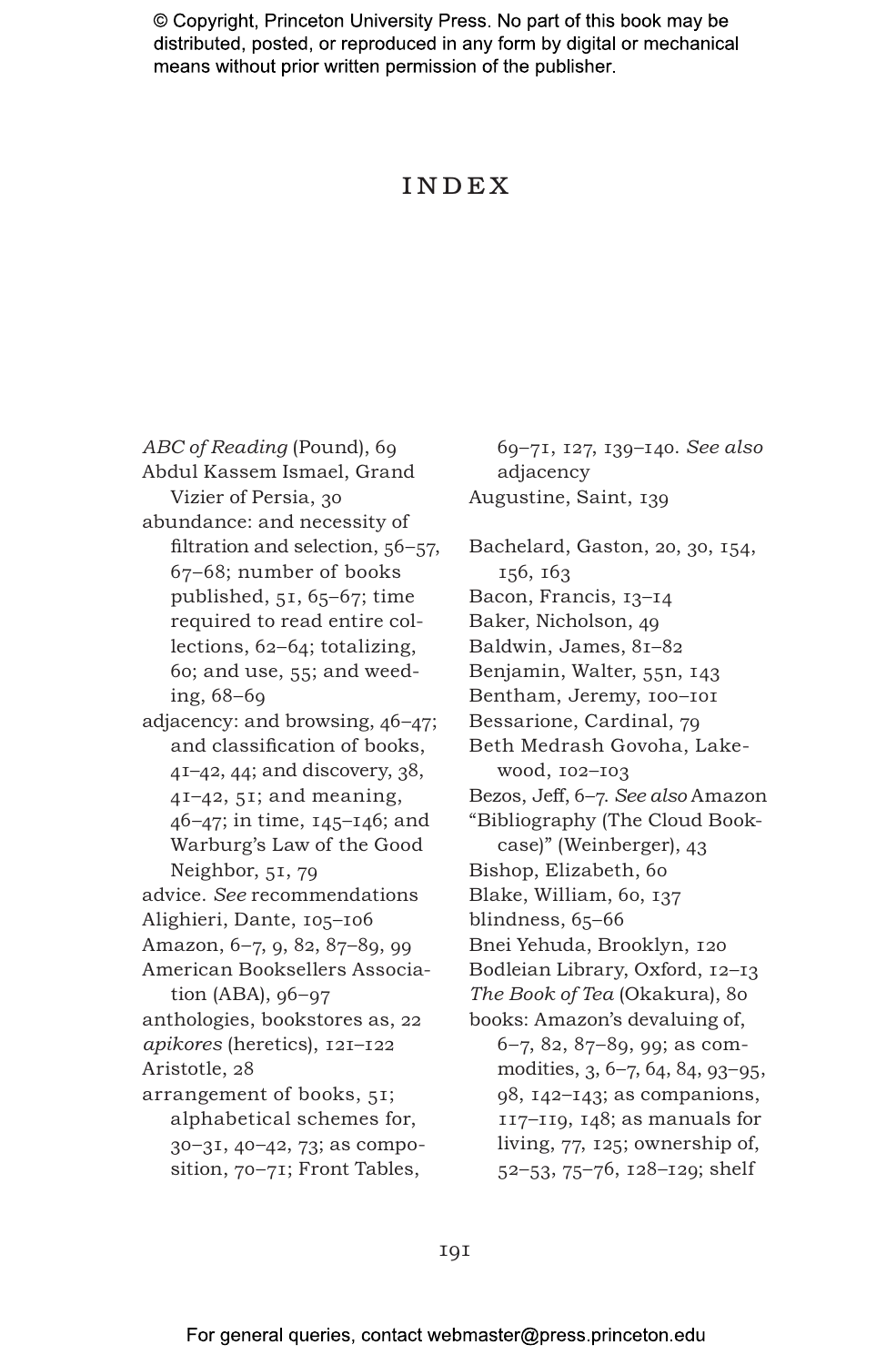#### Index

books (*continued*)

life of books as products, 64, 94–95, 98, 142–143; and the unknown, 58–59; unread, 55–56, 59; use as purpose of, 50, 66, 75–76; wisdom in, 78–79

- booksellers: as builders of bookstores, 8–9, 17, 51, 56, 165, 167; as community builders, 17, 131; and conversation, 115–116; cultural role and influence of, 7, 17, 79; and discerning selection of books, 4, 51, 55–56, 67–68, 79, 91 (*see also* filtration); and ethos of service, 113–114; and gift labors, 89–90, 142; as hosts, 61–62; and human connections, 115–116; media conglomerates as, 91–92; as merchants, 86–89; motivation and vocation of, 5–6, 9, 15–16, 48n; as "professors of books," 69; qualities required in professional, 69–71, 73–74, 115–116; as readers, 15–16, 135–136; and recommendation of books, 32–33, 57, 71–74, 159–160; time as understood and respected by, 50–51, 116, 142–143, 159–160; as unobtrusive, 37, 113–114, 119; wages for, 98–99 "The Bookshop in America" (Shils), 1–2, 6, 8
- bookstores: as assembled or built by booksellers, 8–9, 17, 51, 56, 165, 167; browsing experience as product of, 24–29, 33, 166 (*see also*

browsing); as catalogs of catalogs, 164–165; and community, 17–18, 77, 111–112, 115, 130–131; as democratic, egalitarian institutions, 126–132, 134; as encyclopedias, 22; and "everything stores," 6, 68; as gifts, 115–116; inventories as collections, 4, 6, 22, 68–69, 91, 122, 157; libraries contrasted with, 52–53, 128; literary forms akin to, 21–24, 59n; open air markets and bookstalls, 76; and permission to encounter books, 12–13; as physical spaces (*see* space); and privacy of patrons, 114–116; as public good, 33, 38, 111, 128; as retail businesses (*see* market economy); as sanctified or sacred places, 129; as scarce, 95–96; as sites of learning, 12–13; *vs.* storehouses of books,  $53, 56-57$ ; as storehouses of memory, 147; as "thin places" with access to heaven, 47–48; as totalizing environments, 9–10, 22, 81, 133; value of, 32–34, 166

Booth, Wayne, 122

- Borges, Jorge Luis, 1, 18, 40, 44–45, 64–65, 71, 74, 146–147, 154; and Judaism, 163–165
- Boro Park, 10, 18
- *Bouvard and Pécuchet* (Flaubert), 59, 125
- Brooks, Gwendolyn, 109
- browsers: as *chefs,* 26, 143; as *connoisseurs,* 27–28; customer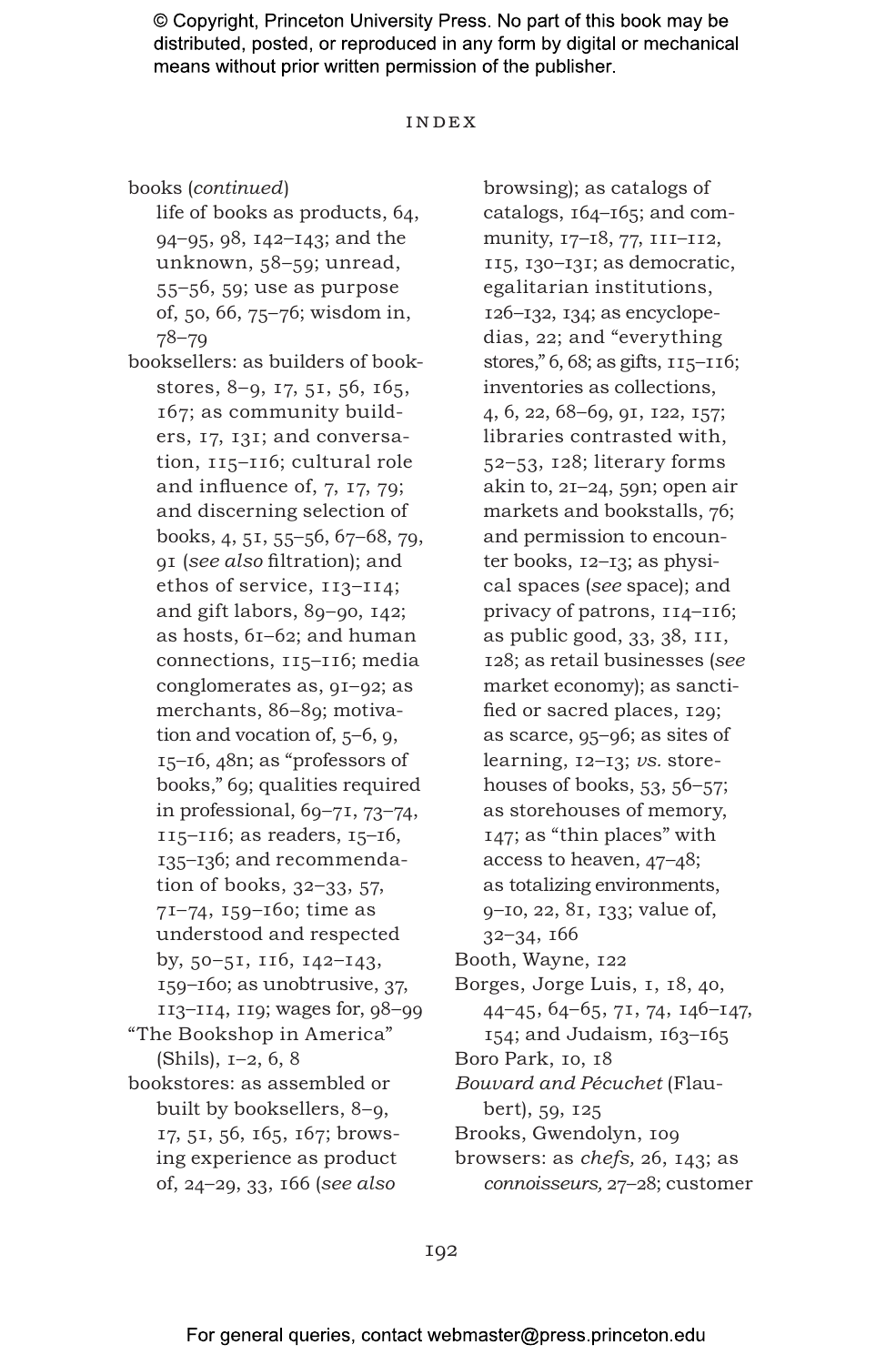#### Index

service needs of, 71–72, 113–114; as *devotees,* 26; as *flaneurs,* 26, 36; as *generals,* 26–27, 54–55, 62, 73; as *idlers,* 27, 36; indiscriminate, 57; as *initiates,* 26, 54, 61–62; as *palimpsests,* 26; as *penitents,* 26; as *pilgrims,* 26, 36–37, 54–55, 61; privacy and anonymity of, 114–116; as ruminators, 26 (*see also* rumination); *as sandpipers,* 26, 60, 156; as *stargazers,* 26, 47; as *town criers,* 26 browsing: and absence of distractions, 37; and discovery, 32–37, 58–59, 75, 139–140; and disorientation, 20–21; etymology and definition of term, 24–25; experience as product of bookstores, 9, 20, 24–29, 33, 113–114, 166; and intuition, 36–37, 58, 112–113; pleasure grounds for, 31–32, 142, 144, 156; and rumination, 17–18, 23–28, 37–38, 138–139, 144–148; and serendipity, 35–36, 38; shelving and (*see* adjacency); taxonomies and (*see* classification of books); time required for, 139–141, 144–146, 149–150; types of bookstore browsers (*see* browsers); voids and, 45–46; and wandering, 27–28, 130–131; wisdom as reward for, 34–35 Buber, Martin, 127 Burton, Robert, 15 business finance. *See* market economy

Calvino, Italo, 51, 59, 75–77, 122, 128–129, 144–145, 146, 148 Canetti, Elias, 75, 140n canons: booksellers as influence on, 79, 94–95; personal, 55, 75–77, 122, 164 Cappello, Mary, 21–22, 138–139 Carlyle, Thomas, 79–80, 100, 147 Carruthers, Mary, 147 Carter, Steven, 24 cataloging. *See* classification of books catalogs: booksellers and use of publishers', 67–68, 73–74; bookstores as, 164–165; and discovery, 71–74 Cella, Jack, 8–9, 20, 39, 164–165 *chefs,* 26, 143 *chevrusa,* 11–12, 120, 122, 131 Cicero, 78 Cioran, E. M., 106 City Lights Booksellers, San Francisco, 43, 44, 48, 95 "classics" enduring books "of all time," 3–4, 79, 94, 116, 148, 149, 166; and publishing industry time table, 93 classification of books: academic conventions for, 42–43; and adjacencies, 39, 41–42, 44; alphabetical schemes for, 30–31, 40–42, 73; as arbitrary but internally logical, 40, 44–45; by booksellers, 42–43; catalogers as ordainers of the universe, 39; "catalogue of catalogues" and, 71–74, 164–165; chaos and, 73–74; as expression of bookstore's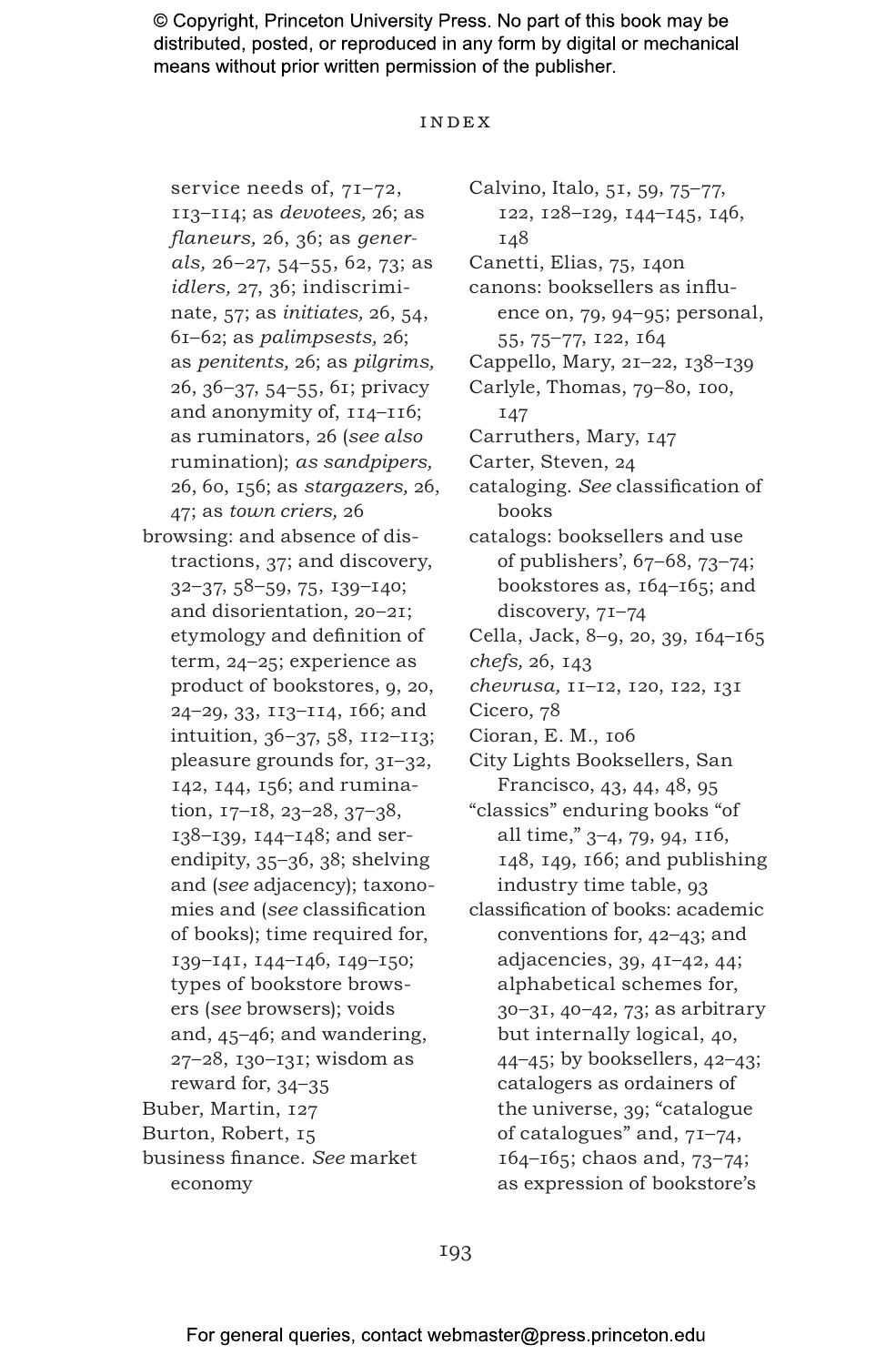#### Index

classification of books (*continued*) philosophy, 42–43; Perec on, 38–39; reclassification, 44–45; as tyrannical, 45 collections, bookstore inventories as assembled, 4, 6, 22, 69, 91, 122, 157 commonplace books, bookstores as, 23 community: and bookstores, 17–18, 77, 111–112, 115, 130–131; bookstores as public good, 33, 38, 111, 128; *chevrusa* and community of learning, 11–12, 120–121; cooperatives and, 33; and gift economy, 115; Kalven on bookstores and, 111–112, 130–131; and kindness, 130–131; and loneliness, 145; patrons of bookstores as, 55–56, 111–112; personal canons as, 122, 164; and solitude, 109–110, 116, 120 *Confessions* (Augustine), 139, 150 *connoisseurs,* 27–28 Conrad, Joseph, 85–86, 143–144, 156, 159–160 conversation: books as partners in, 117, 120–122, 125–126; bookselling as, 115–116; bookstores as places for, 109, 131–135, 166; culture as, 76–77; reading as, 3–4, 110, 117, 120, 122; and respect, 131–132 *Conversation* (Miller), 129–130 Co-op Bookstore, Chicago. *See* Seminary Cooperative Book-

store, Inc.

tivation of literary, 76–77, 135–136, 147; democratizing spaces and literary, 129–130; economics and, 83–84, 106–107; investment in, 83–84; universality and diversity of, 76–77; value of, 83 curation. *See* filtration *daf yomi,* 120 Dante Alighieri, 105–106 Davis, Lydia, vi de Bury, Richard, vi, 78–79, 91 "Democratic Vistas" (Whitman), 126–127 de Tocqueville, Alexis, 102, 104–105 *devotees,* 26 Dijkgraaf, Robbert, 104 Dillard, Annie, 158–159 Dillingham, Charles, 2, 15 Diogenes Laertius, 28 discovery: and adjacencies, 38, 41–42, 51; algorithms for, 32–33; and browsing, 32–33, 58–59, 75, 139–140; catalogs and, 71–74; and number of books available, 57–58; and presence as persuasion, 18; and recommendations or advice, 32–33, 52–53, 57, 71–75, 74–75, 113–114; and relationships among books, 74–75; as rescue of the book, 45; and serendipity, 35–36, 38; time required for, 140 distraction, avoidance of, 37, 109, 114 Doctorow, E. L., 91 Doniger, Wendy, 39, 44

culture: bookstores and cul-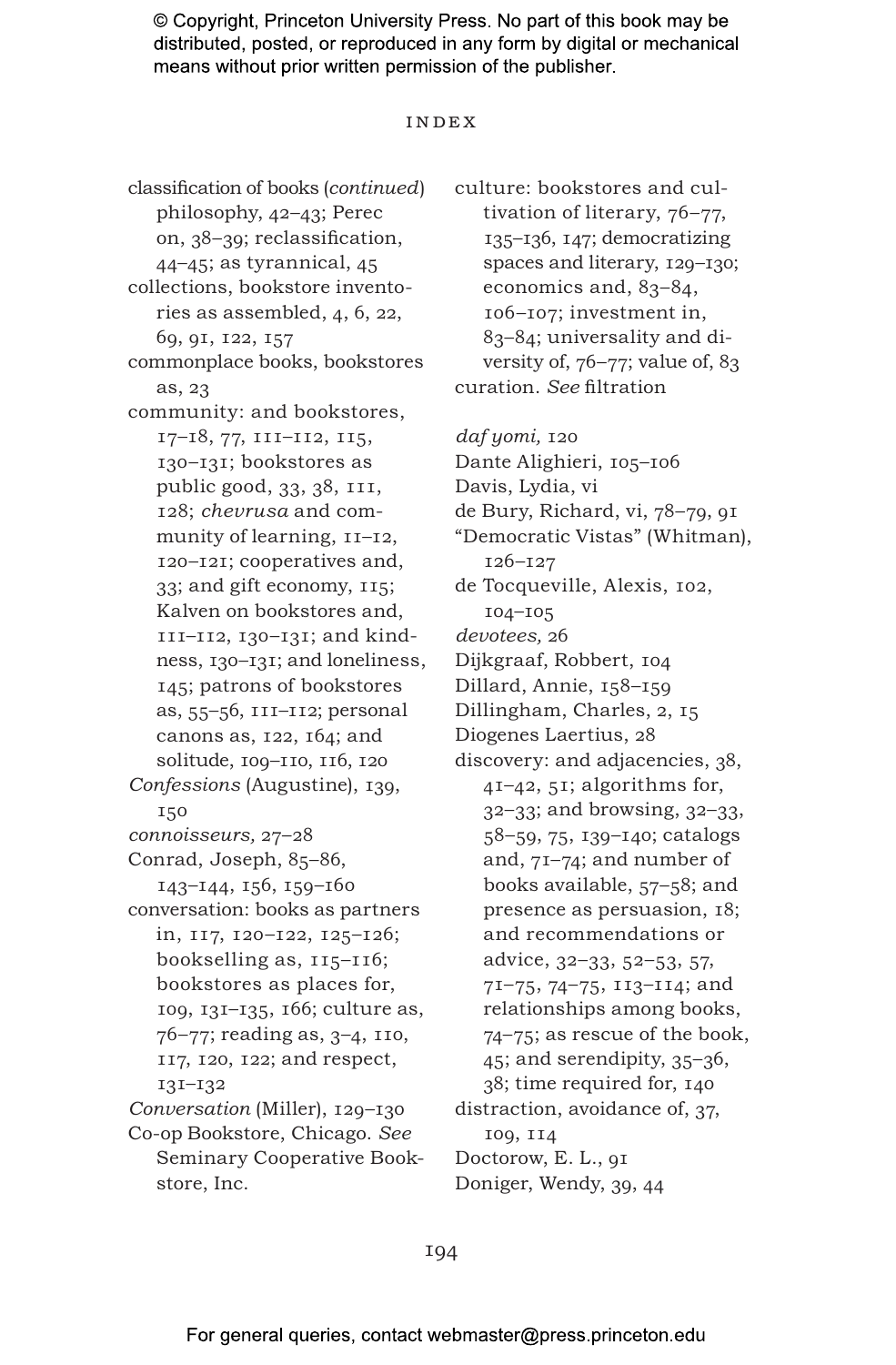#### Index

Donne, John, 50 Dryden, John, 24–25

Ecclesiastes, 56 economics. *See* gift economy; market economy efficiency, 3, 16–17, 27, 32, 80, 92, 96, 137–139, 141 Emerson, Ralph Waldo, 57–58, 63, 69, 124–125, 127, 142, 149 encyclopedias and encyclopedism, 2, 22, 59–60, 125; human life as, 77, 109, 116 enthusiasm, 4, 6, 15, 91, 109, 116, 136, 157; and book culture, 136; of booksellers, 4, 6, 15, 76, 91, 157–158 ephemera and the ephemeral, 14, 24, 57, 91, 141, 144, 159–160; "books of the hour," 3–4, 93–94, 116, 148, 149, 166 Epicurus, 28–29, 121, 131 essays, bookstores as, 22–23 ethics, 101, 106–108 Ewing, Eve, 148 "Experience" (Emerson), 149

*The Facts and Considerations Relative to the Duties on Books* (Jewett), 65–66 Faraday, Michael, 105 filtration: abundance of books and necessity for, 55–57, 67–68; booksellers and, 4, 6, 46, 56, 72, 91, 135, 157; publishers' catalogs and, 67–68, 73–74; and weeding or pruning, 68–69 financial models. *See* gift economy; market economy

"Five Laws of Library Science" (Ranganathan), 50 *flaneurs,* 26, 36 Flaubert, Gustave, 59, 125 Flexner, Abraham, 104–105 Forster, E. M., 56 Front Tables, 69–71, 127, 139–140

Gandhi, Mohandas, 86 Gaos, José, 76 "The Garden of Forking Paths" (Borges), 146–147 Gautier, Théophile, 84 *generals,* 26–27, 54–55, 62, 73 gift economy, 85–86, 90, 114–115; and book culture, 160–161; and bookselling as labor in, 89–90, 142; and human connections, 115; and kindness or generosity, 130; and time, 142, 160–161 *The Gift* (Hyde), 85–87, 90 Gissing, George, 84 Gopnik, Adam, 162 Gotham Book Mart, New York, 95 *Gravity and Grace* (Weil), 150–151 Gray Wolf Books, San Leandro, 56

Hardwick, Elizabeth, 138, 140–141, 164 Hazlitt, William, 117, 123 Heinsius, Daniël, 14–15 "Helpless Europe" (Musil), 101, 137–138, 145 Hemon, Aleksandar, 31, 77, 80–81 Heraclitus, 34–35 heresy (*apikores*), 121–122 *How to Use Books* (McColvin), 66 *Huainanzi* (Lui), 22, 60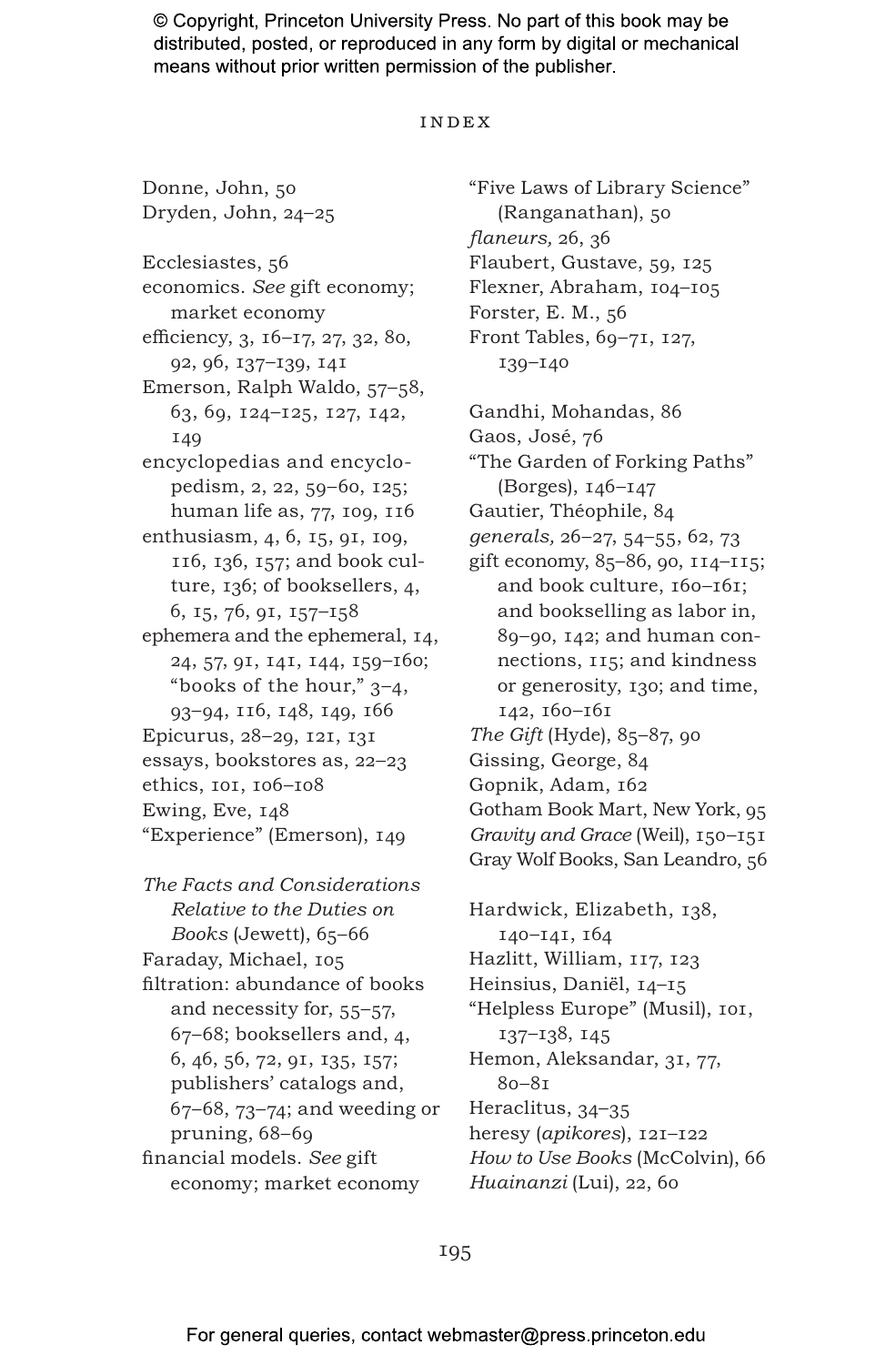#### Index

Hugo, Victor, 83 The Hungry Mind, St. Paul, 26 Hunt, Leigh, 11, 57, 119–120, 126 Hyde, Lewis, 85–86, 90, 114–115, 116, 142, 155 Ibn Tibbon, Samuel, 27–28 idleness, 15, 37–38 *idlers,* 27, 36 *initiates,* 26, 54, 61–62 Institute for Advanced Study (IAS), Princeton, 102, 104 interiority, 144–145 inventories of bookstores: as collections, 4, 6, 22, 69, 91, 122, 157 Ishiwara Masaakira, 24 Jackson, Holbrook, 123 James, William, 109 Janowitz, Morris, 111 Jerome, Saint, 84 Jewett, Charles Coffin, 65–66 Jirō, Osaragi, 41 John K. King Books, Detroit, 56 Jones, Alena, 46–47 Joubert, Joseph, 156 Judah bar Ilai, 102–103, 102–105 Kalven, Harry, Jr., 111, 133–135 Kalven, Jamie, 21–22, 114–115; and bookstore as commu-

nity, 111–112, 130–131; and bookstore as literary form, 59n, 111–112; on public discourse and bookstores, 132–133

Kalven Report, University of Chicago, 133–135

Kenkō, 23–24, 117, 123, 157 kindness, 130–131, 158 *kollels,* 102–103 Kundera, Milan, 141–142 labor: study as labor for common good, 103–104; *vs.* work, 142 labyrinths, 29, 146–148 La Hune, Paris, 162 Lamb, Charles, 57, 119–120 Lear, Jonathan, 9, 31, 58, 70, 71–72 learning: books and, 12; Jewish reverence for, 10–12, 13, 102–107, 119–120, 164; as process requiring time, 142–143; and the unknowable, 158 Lessing, Doris, 74–75 Lessing, G. E., 25 libraries, 12–13; bookstores contrasted with, 52–53, 128; as growing organisms, 50; principles guiding, 133–134; as public institutions, 53; Ranganathan's "Five Laws of Library Science," 50; and "sideline services," 53 "The Library of Babel" (Borges), 1, 40, 71, 74 Lispector, Clarice, 150, 156 "Lo, the Poor Bookseller" (Mencken), 4–5 loss leaders, 6–7, 87–88, 99 Lowell, James Russell, 24–25 Macaulay, Rose, 68

Machiavelli, Niccolò, 117 Manguel, Alberto, 30, 39, 45, 51 *The Man without Qualities* (Musil), 35–36, 54, 59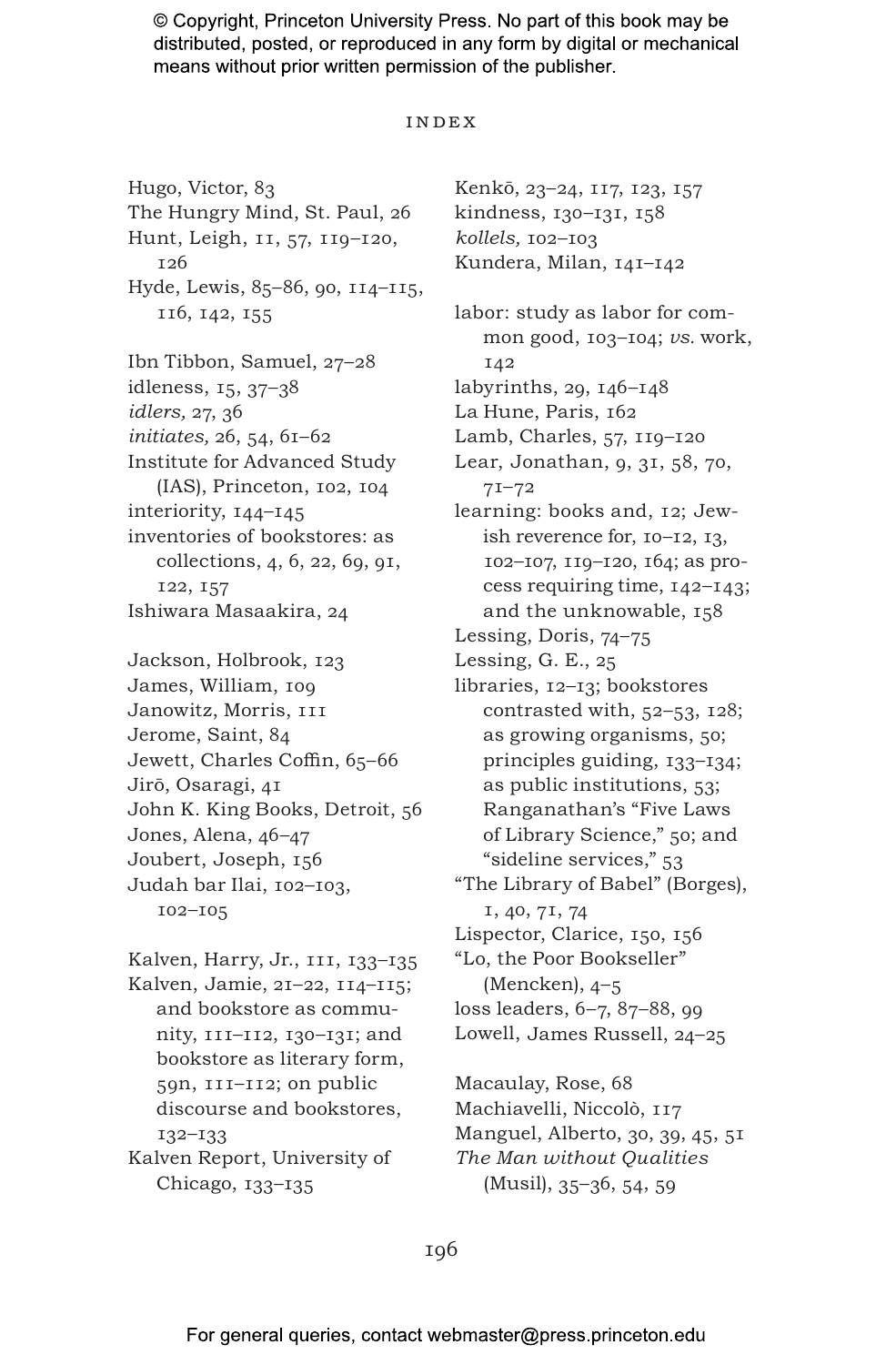#### Index

market economy (bookstores as retail businesses), 1–2; and academic books, 98; and books as commodities, 3, 6–7, 64, 84, 93–95, 98, 142–143; and cooperative financial model, 33; and devaluation of books, 6–7, 82, 87–88, 99; and efficiency, 16–17, 32, 80; failed economic models, 32–33, 90–91, 99–100; and gift economy, 114–115; and loss leaders as strategy, 6–7, 87–88, 99; pricing considerations, 78–79, 87–89; and profitability, 8, 32–34, 96–100; and shelf-life of books, 64, 94–95, 98,  $142 - 143$ ; and sidelines,  $5 - 6$ , 9, 96, 98–99; stocking decisions and,  $57-58$ ; and  $3C$ 's, 96; and value *vs.* profit, 32–34. *See also* publishers "The Marriage of Heaven and Hell" (Blake), 137 Marshall, Nate, 12 Mayer, Peter, 93-94 McColvin, Lionel, 66, 81 McNally, Sarah, 165 McNally Jackson Books, New York, 43 meaning: bookstores and, 8, 29, 37, 46–47, 100–101, 127, 131–132, 148–149, 161, 162; learning and, 8, 12–13; reading and narrative, 127 Melville, Herman, 60–61, 153n memory, 109, 141, 147, 159 Mencken, H. L., 4–5 Miller, Stephen, 129–130 Miriam's well, 153

*Moby Dick* (Melville), 60–61, 153n Modschiedler, John, 8 Moe's Bookstore, Berkeley, 48 "Le Monocle de Mon Oncle" (Stevens), 150–151 Montaigne, Michel de, 19, 22, 128n Morley, Christopher, vi, 5, 27, 55, 92, 94–95, 114 Morrison, Toni, 95, 97 Musil, Robert, 35–36, 54, 59, 62, 85, 101 Nancy, Jean-Luc, 16, 162 National Library of Argentina, 64–65 O'Brien, Geoffrey, 59, 73–74 "Of Books" (Montaigne), 19 Okakura, Kakuzō, 80 Olson, Liesl, 106 "On Exactitude in Science" (Borges), 165 *On the Commerce of Thinking* (Nancy), 162 Ordine, Nuccio, 83 *palimpsests,* 26 *penitents,* 26 Perec, Georges, 38–40 *Personal Pleasures* (Macaulay), 68 *Pesachim,* 152–153 Petrarch, 118, 122

197

Phillips, Adam, 130

64–65

*The Philobiblon* (de Bury), 78–79 Phinney Books, Seattle, 43 *pilgrims,* 26, 36–37, 54–55, 61 "Poem of the Gifts" (Borges),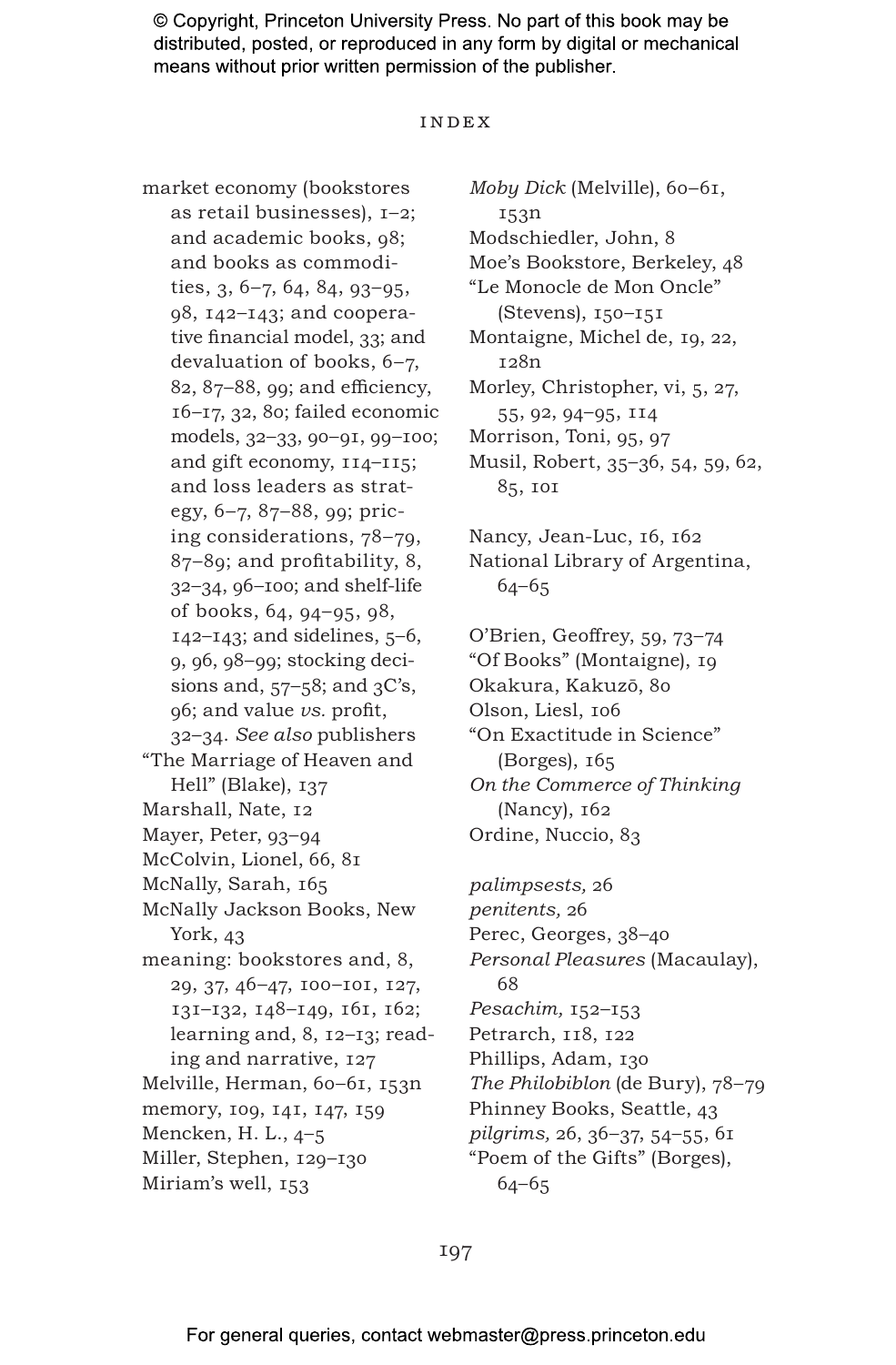#### Index

*The Poetics of Space* (Bachelard), 20 "Poets to Come" (Whitman), 126 Pound, Ezra, 69 Powell's Books, Portland, 48n, 111 presence of books, 9–10; booksellers and life in the,  $48n$ ; and bookstore arrangement, 41, 45–46 (*see also* adjacency); pillowbook tradition and, 23, 41. *See also* abundance pricing books, 78–79, 87–89 "Pro Caelio" (Cicero), 78 profit. *See* market economy proximity. *See* adjacency publishers: and books as commodities, 93; catalogs, 67–68, 73–74; cultural role of, 92–39; and enduring books, 92–93; media conglomerates, 91–92; number of books in print, 3, 64; number of books published,  $65-67$ ; and time,  $93$ quiet, 37, 109–114, 119, 148, 150–151 Quignard, Pascal, 60, 84, 155 Raffaelli, Ryan, 96–99 Ranganathan, S. R., 50 readers: assimilation of books, 143–144; and book ownership, 52–53, 75–76; as booksellers promoting literary culture, 135–136; as changed by books, 26, 143–144; and his or her book, 50, 55, 95; and identity informed by books, 144, 148; and personal canons, 55, 75–77, 122, 164;

as specific community, 55–56, 122 reading: books as companions, 117–119, 148; booksellers as "readers of reading," 15–16; as both solitary and communal experience, 110; as conversation, 3–4, 110, 117, 120, 122; and critical thinking or self-examination, 132; as human connection, 126–127; quantifying reading life, 62–63, 121, 142–144; time and immersive or "slow," 137–138 recommendations, 52–53, 71–75, 113–114; algorithms to generate, 32–33; presence as persuasion, 18; and trust relationship with readers, 57 Renan, Ernest, 84 rereading, 75–76, 140n Rilke, Rainer Maria, 143 Robinson, Marilynne, 38, 156–157, 165 Rousseau, Jean-Jacques, 83 Ruefle, Mary, 117 rumination: bookstores as spaces for, 17–18, 20–21, 30, 52, 155–156; browsing and, 17–18, 23–28, 37–38, 144–148, 166–167; time required for, 138–139, 145–148; and wandering, 27–28 Ruskin, John, 3, 34–35, 107–108; on merchants, 86–90 *sandpipers,* 26, 60, 156 scarcity, 80–81, 95–96 Schenden, Gregory, 47–48 Sei Shōnagon, 23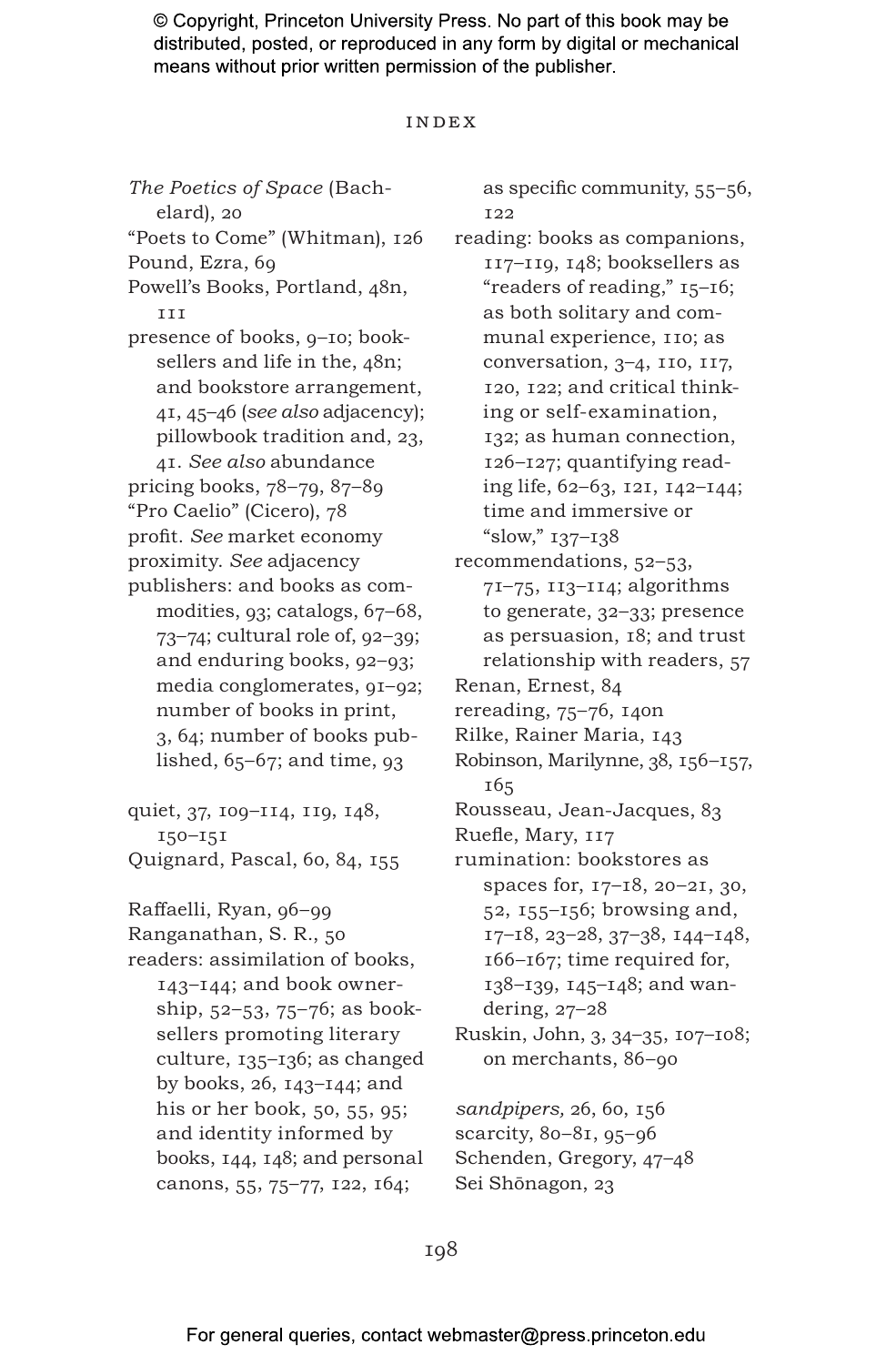#### Index

selection, booksellers and discerning, 4, 6, 16, 67–68; "barroom and bodega" inventory, 5, 92; profitability linked to, 98; weeding, 69–70 Seminary Cooperative Bookstore, Inc., Chicago, 7, 14–15, 48, 166–167; and browsing as physical experience, 9–10; Cella's role in building, 8–9, 20, 39, 164–165; mission statement of, 7, 28–29; relocation of, 18, 29–31; Tigerman and architecture of, 20–21, 39, 45–46, 71 Seneca, 137, 140 serendipity, 35–36, 38 "Sermon Preached at the Funeral of Sir William Cokayne" (Donne), 50 "Sesame and Lilies" (Ruskin), 3 Shammai the Elder, 103 shelf-life of books, 64, 94–99, 98, 142–143 shelving. *See* adjacency Shils, Edward, 1–3, 6, 8, 15, 17, 57–58, 112n, 131 silence, 37, 109–114, 119, 148, 150–151 Silver, Sean, 35 Simic, Charles, 110, 127 *Slowness* (Kundera), 141–142 Smith, Zadie, 142 Socrates, 106 solitude, 109–111, 116, 120 Sontag, Susan, 76, 129 Source Booksellers, Detroit, 48 *The Source of Self-Regard* (Morrison), 97 space: architecture and browsing experience, 20–21, 39,

45–46, 71; and arrangement of books, 45–46 (*see also* adjacency); bookstores as sanctified spaces, 30–32; and browsing as primary activity, 20; and experience of time, 149; labyrinthine, 29, 146–148; "thick places," 48–49; "thin places," 47–48; use and cultural meaning, 29 Speed, Eldon, 68 *stargazers,* 26, 47 Stavans, Ilan, 163-164 Sterne, Laurence, 117 Stevens, Wallace, 39, 110, 150–151 Strand Books, New York, 46 Sunstein, Cass, 111 supply and demand. *See* abundance; scarcity Tanhuma, 55, 152 Tatham, Edward H. R., 122 taxonomies: and bookstore identity, 39; and browsing, 39; types of bookstore patrons, 26–27; as tyrannical, 45. *See also* classification of books Teicher, Oren, 96–98, 100 *Tell Me How Long the Train's Been Gone* (Baldwin), 81–82 Thomason, Edwin, 124 Thoreau, Henry David, 48–49 Tigerman, Stanley, 20–21, 39, 45–46, 71 time: and appreciation of the ephemeral, 18; booksellers and respect for readers' time, 50–51, 116; Borges and infinite, 146–147; for browsing, 139–141, 144–146, 149–150;